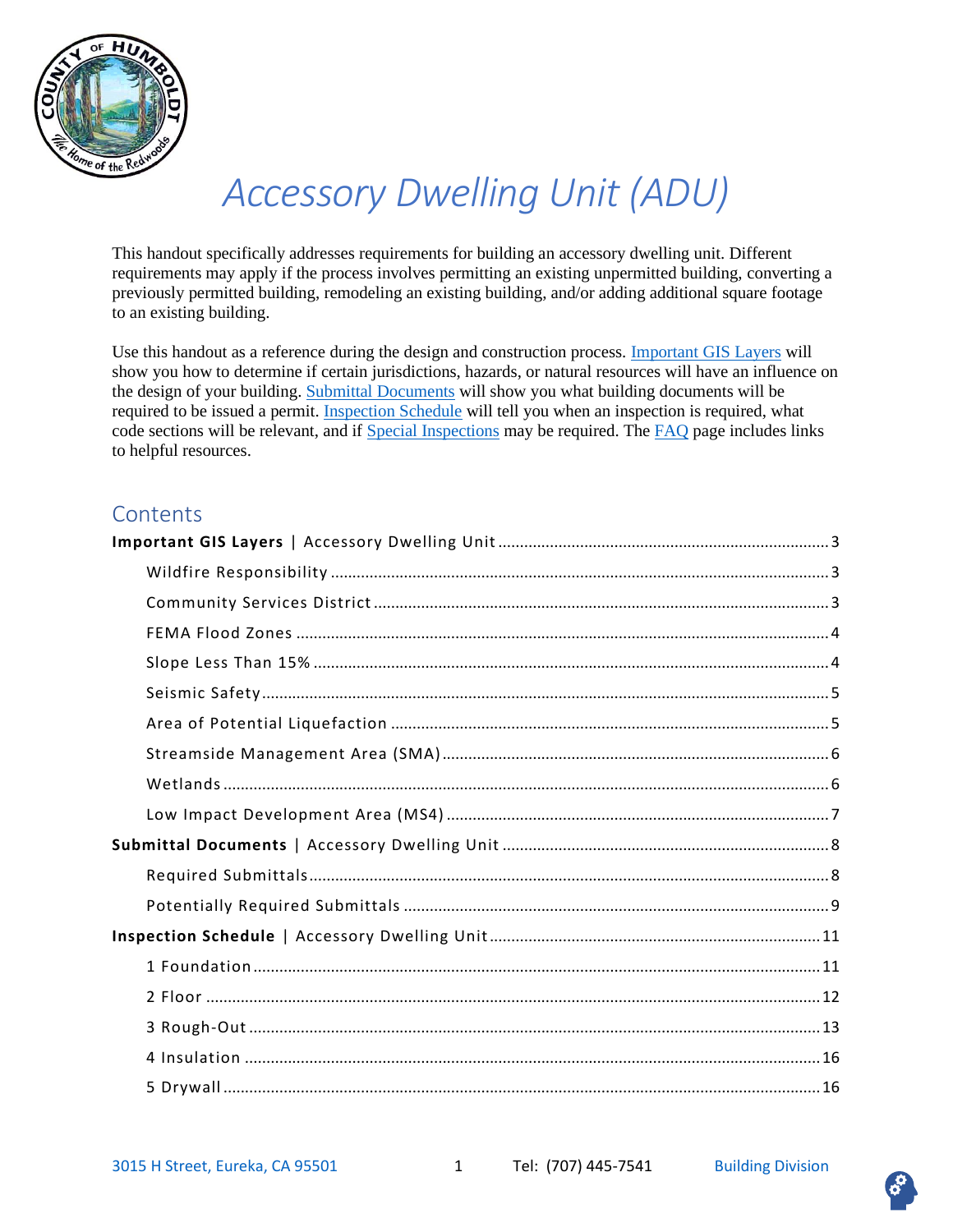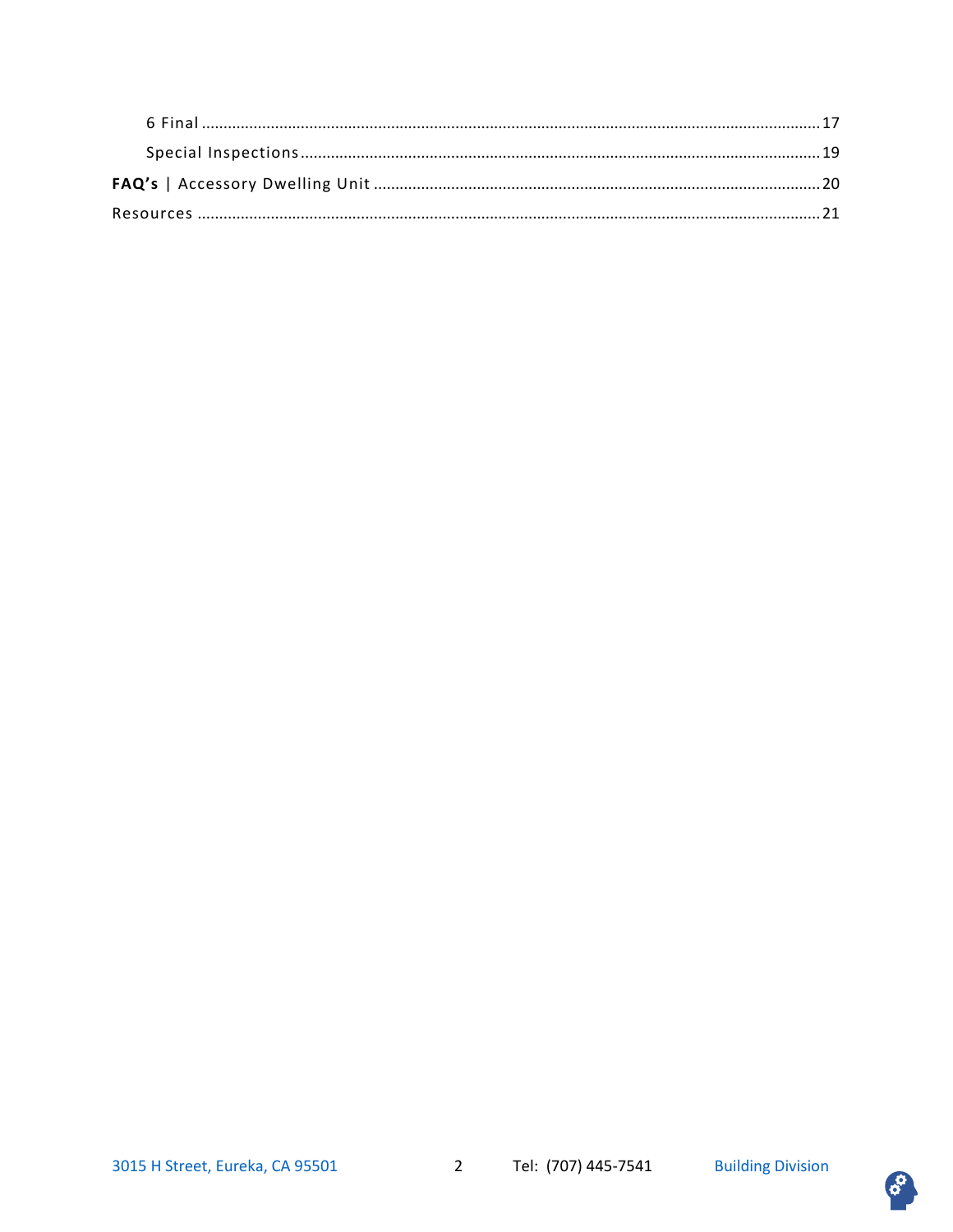# <span id="page-2-0"></span>**Important GIS Layers** | Accessory Dwelling Unit

The [Humboldt County Geographical Information System \(GIS\)](https://humboldtgov.org/1357/Web-GIS) is used by the building division to determine the jurisdictions, hazards, natural resources, and other geologic features associated with the proposed building site. Below are some important jurisdictional and geologic features that have a significant effect on what submittal documents you will need for an ADU. To learn more about how to use the GIS, read th[e Web GIS Guide.](https://humboldtgov.org/DocumentCenter/View/56189/WEBGIS2_Help?bidId=)

### <span id="page-2-1"></span>Wildfire Responsibility

The Wildfire Responsibility layer shows which parcels are in the state responsibility area (SRA), local responsibility area (LRA), and the federal responsibility area (FRA). If your ADU is within the SRA and the existing structure did not exist before January  $1<sup>st</sup>$ , 1992 then you will need to comply with the counties [Fire Safe Regulations](https://humboldt.county.codes/Code/3_Div11) (also summarized in the [SRA Fire Safe](https://humboldtgov.org/DocumentCenter/View/5362/Fire-Safe-SRA-Regulation-Checklist-for-Building-Inspection-Division-PDF)  [Regulations Checklist\)](https://humboldtgov.org/DocumentCenter/View/5362/Fire-Safe-SRA-Regulation-Checklist-for-Building-Inspection-Division-PDF). Furthermore, you will have to comply with [710A Accessory Structures](https://up.codes/viewer/california/ibc-2018/chapter/new_7A/sfm-materials-and-construction-methods-for-exterior-wildfire-exposure#new_710A) wildfire regulations if the existing residence was constructed after July 1, 2008. To access the Wildfire Responsibility layer, check the following [GIS](https://humboldtgov.org/1357/Web-GIS) layer list boxes to the right

### <span id="page-2-2"></span>Community Services District

The community services district layer shows which parcels are served by potable water and sewer services. This layer is significant to the building division because if your parcel is not within a community service district you will be allowed to apply for an alternate-owner builder permit (AOB permit) described in the counties [Alternative-Owner Builders Ordinance.](https://humboldt.county.codes/Code/331.5-2) For more information refer to the [AOB Submittal](https://humboldtgov.org/DocumentCenter/View/197/AOB-Plan-Submittal-Requirements-and-Inspections-PDF)  [Requirements Form.](https://humboldtgov.org/DocumentCenter/View/197/AOB-Plan-Submittal-Requirements-and-Inspections-PDF) To access the Community Services District layer, check the following [GIS](https://humboldtgov.org/1357/Web-GIS) layer list boxes to the right.

- ▼ Jurisdiction Boundaries & Land Use
- $\triangleright$  Planning Layers
- ▼ Jurisdiction Boundaries
- ▶ City Boundary
- ▶ School Districts
- Fire Districts
- ▼ V Wildfire Responsibility (Cal Fire)
	- **SRA** LRA FRA
- ▼ Jurisdiction Boundaries & Land Use
	- $\triangleright$  Planning Layers
	- ▼ Jurisdiction Boundaries
	- ▶ City Boundary
	- ▶ School Districts
	- Fire Districts
	- ▶ Wildfire Responsibility (Cal Fire)
	- ▼ V Community Service Districts
		- **District**

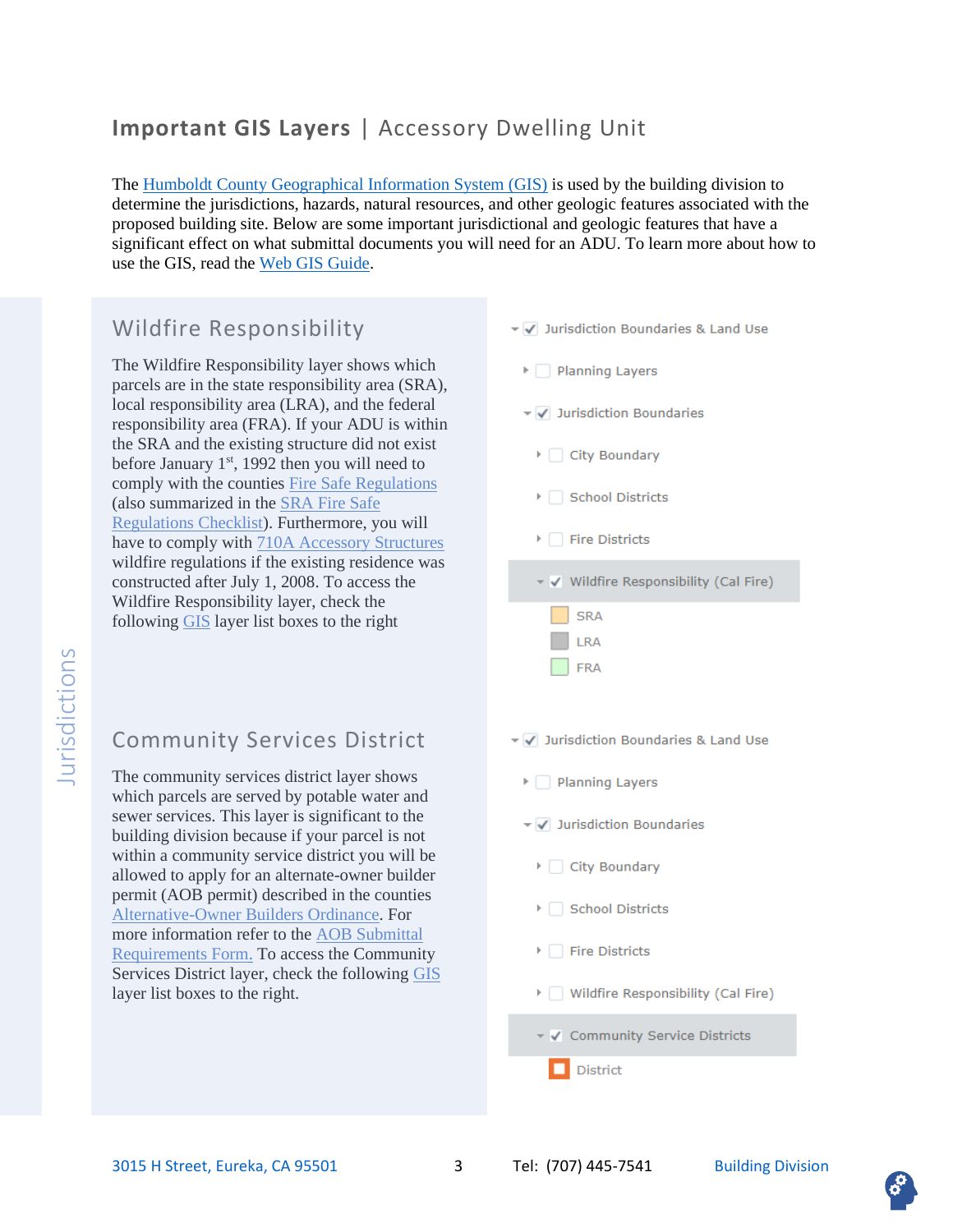### <span id="page-3-0"></span>FEMA Flood Zones

The FEMA Flood Zone layer shows the flood zone and floodway. An ADU in the flood zone will have to comply with the Flood Damage [Prevention](https://humboldt.county.codes/Code/335) chapter of the county ordinance, [Flood Resistant Construction](https://up.codes/viewer/california/irc-2018/chapter/3/building-planning#R322.1) of the Residential Building Code, [Flood Hazard Reduction](https://up.codes/viewer/california/ca-plumbing-code-2019/chapter/3/general-regulations#301.4) of the California Plumbing Code, [Flood Hazard Areas](https://up.codes/viewer/california/ca-mechanical-code-2019/chapter/3/general-regulations#305.2) of the California Mechanical Code and will need to have a second floor certification [special](#page-18-0)  [inspection.](#page-18-0) To access the FEMA Flood Zone layer, check the following [GIS](https://humboldtgov.org/1357/Web-GIS) layer list boxes to the right

### <span id="page-3-1"></span>Slope Less Than 15%

The slope less than 15% layer will tell you if you're construction site is likely to have a slope over 15%. Having a slope over 15% is considered an unusual hazard and will require more submittal documents than usual for grading and new construction. All grading on a slope over 15% will require an engineered grading plan per the [grading designation,](https://humboldt.county.codes/Code/331-14(e)(3)) a soils report per the [engineered grading application](https://humboldt.county.codes/Code/331-14(e)(4))  [requirements,](https://humboldt.county.codes/Code/331-14(e)(4)) and final reports per [completion of](https://humboldt.county.codes/Code/331-14(i))  [work.](https://humboldt.county.codes/Code/331-14(i)) An ADU on a slope over 15% will require a soils report and a site-specific sediment and erosion control plan per th[e erosion and](https://humboldt.county.codes/Code/331-14(h)(6)(D))  [sediment control plan requirements.](https://humboldt.county.codes/Code/331-14(h)(6)(D)) To access the Slope Less Than 15% layer, check the following [GIS](https://humboldtgov.org/1357/Web-GIS) layer list boxes to the right.

#### $\overline{\mathsf{v}}$  Hazards

Coastal and Dam Inundation

- $\triangleright$  Tsunami
- $\overline{\mathsf{v}}$  Flood
	- DWR Awareness Floodplain
	- $\checkmark$  FEMA Flood Zones (6/21/2017)
		- 100 Year Flood Zone (A, AE, AO, VE)
		- 500 Year Flood Zone (Shaded X)
		- Floodway

#### ▼ √ Hazards

- ▶ Coastal and Dam Inundation
- $\triangleright$   $\square$  Tsunami
- $\triangleright$   $\square$  Flood
- ▼ Geismic Safety and Slope Stability
	- > Area of Potential Liquefaction
	- ▶ Seismic Safety
	- $\triangleright$   $\Box$  Historic Landslides
	- > Slope LiDAR Elk/Freshwater
	- ▶ Slope USGS
	- √ Slope less than 15%

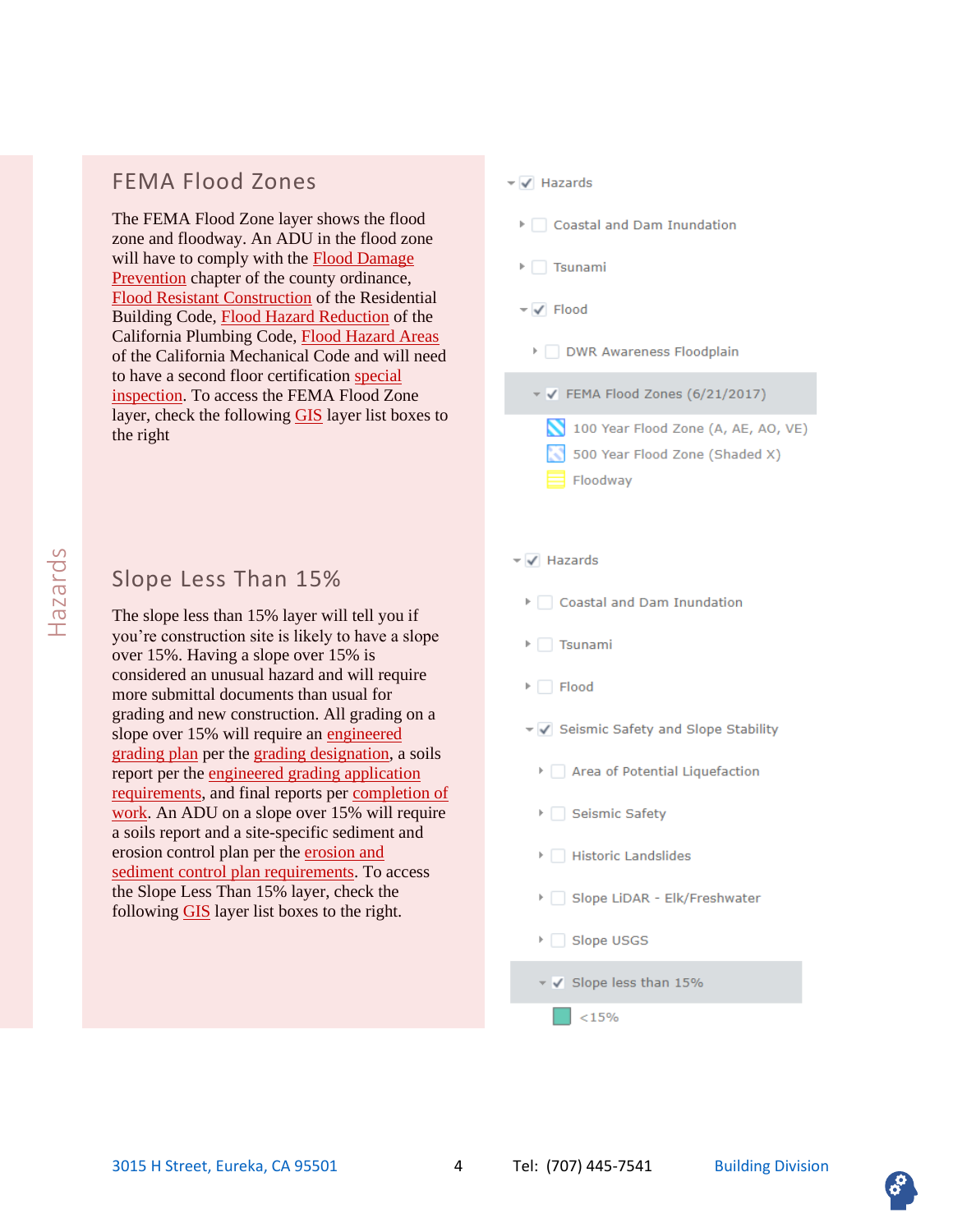### <span id="page-4-0"></span>Seismic Safety

The seismic safety layer shows relative stability of your construction site. A moderate or high instability is considered an unusual hazard and will require more submittal documents than usual for grading and new construction. Grading 50 cubic yards or more on sites with moderate or high instability will require an engineered grading plan per the [grading designation,](https://humboldt.county.codes/Code/331-14(e)(3)) a soils report per the [engineered grading application](https://humboldt.county.codes/Code/331-14(e)(4))  [requirements,](https://humboldt.county.codes/Code/331-14(e)(4)) and final reports per [completion of](https://humboldt.county.codes/Code/331-14(i))  [work.](https://humboldt.county.codes/Code/331-14(i)) You will notice the GIS lists seismic safety from 0 to 3 while the [geologic matrix](https://humboldt.county.codes/Code/336-5(i)) lists seismic safety from 1 to 4. In this case 0 matches with 1, 1 matches with 2, and so on. Per the geologic matrix a soils report will be required for an ADU with a moderate or high designation. Furthermore a ADU will require a site-specific sediment and erosion control plan with a moderate or high seismic safety designation per the [erosion and sediment control](https://humboldt.county.codes/Code/331-14(h)(6)(D))  [plan requirements.](https://humboldt.county.codes/Code/331-14(h)(6)(D)) To access the Seismic Safety layer, check the following [GIS](https://humboldtgov.org/1357/Web-GIS) layer list boxes to the right.

#### ▼ √ Hazards

- ▶ Coastal and Dam Inundation
- $\triangleright$  Tsunami
- $\triangleright$   $\square$  Flood
- ▼ Geismic Safety and Slope Stability
	- Area of Potential Liquefaction
	- v V Seismic Safety
		- 3 High Instability
		- 2 Moderate Instability
		- 1 Low Instability
		- 0 Relatively Stable

# <span id="page-4-1"></span>Area of Potential Liquefaction

The area of potential liquefaction layer shows areas where the stiffness of the soil has a potential to temporarily behave like a liquid during an earthquake. An area of potential liquefaction is considered an unusual hazard when building an ADU and may require a soils report. To access the Area of Potential Liquefaction layer, check the following [GIS](https://humboldtgov.org/1357/Web-GIS) layer list boxes to the right.

#### $\blacktriangledown$  Hazards

- ▶ Coastal and Dam Inundation
- $\triangleright$   $\square$  Tsunami
- $\triangleright$   $\square$  Flood
- ▼ Geismic Safety and Slope Stability
	- ▼ √ Area of Potential Liquefaction

阕

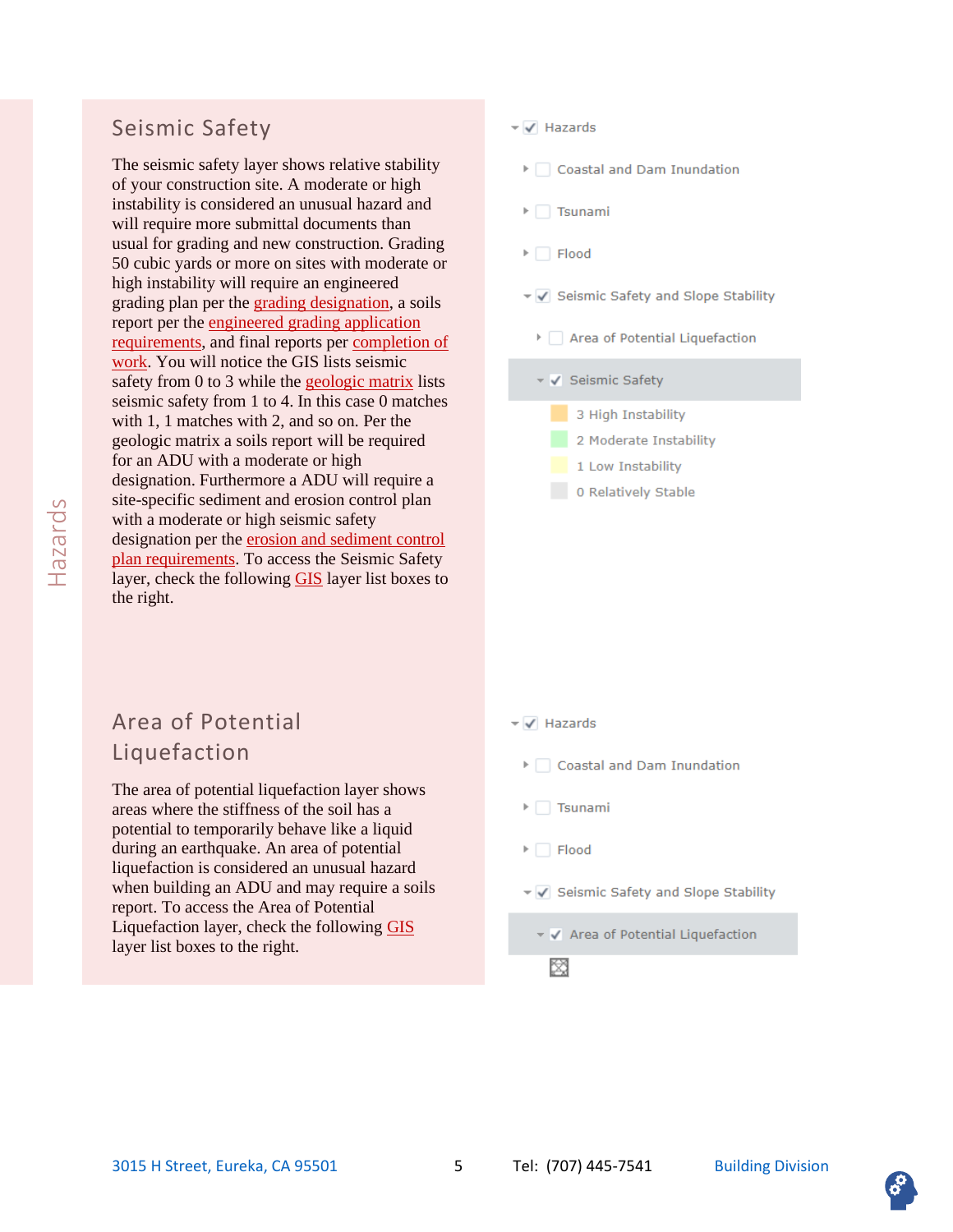# <span id="page-5-0"></span>Streamside Management Area (SMA)

The Streamside Management Area (SMA) layer shows class 1 and class 2 streams. Development of a ADU in the SMA will need to comply with the [Streamside Management and Wetland Areas](https://humboldt.county.codes/Code/314-61)  [Ordinance](https://humboldt.county.codes/Code/314-61) of the county code and will require a special permit from the planning department. To dispute the biological impact of your development you can submit a biological determination from a qualified biologist. Any grading over 50 cubic yards in the SMA will need to be engineered. To access the SMA layer, check the following [GIS](https://humboldtgov.org/1357/Web-GIS) layer list boxes to the right.

### <span id="page-5-1"></span>Wetlands

The Wetlands layer shows all wetlands. They are differentiated by type on the GIS, but the building department treats construction in any of these areas the same. Development of an ADU in a wetland will need to comply with the [Streamside Management and Wetland Areas](https://humboldt.county.codes/Code/314-61)  [Ordinance](https://humboldt.county.codes/Code/314-61) of the county code and will require a special permit from the planning department. To dispute the biological impact of your development you can submit a biological determination from a qualified biologist. Any grading over 50 cubic yards in the SMA will need to be engineered. To access the SMA layer, check the following layer [GIS](https://humboldtgov.org/1357/Web-GIS) list boxes to the right.

#### ▼ V Natural Resources

✔ Streamside Management Areas

殩

- ▼ V Natural Resources
	- > Streamside Management Areas
	- ▶ Williamson AG Preserves
	- > SMARA Parcels
	- Prime Agricultural Soils
	- Agricultural Soils
	- MRCS 2014 Soils (Proposed)
	- $\blacktriangledown$  Wetlands
		- ▶ √ NWI Wetlands
		- ▶ √ McKinleyville Wetlands
		- ▶ √ Mill Creek Wetlands

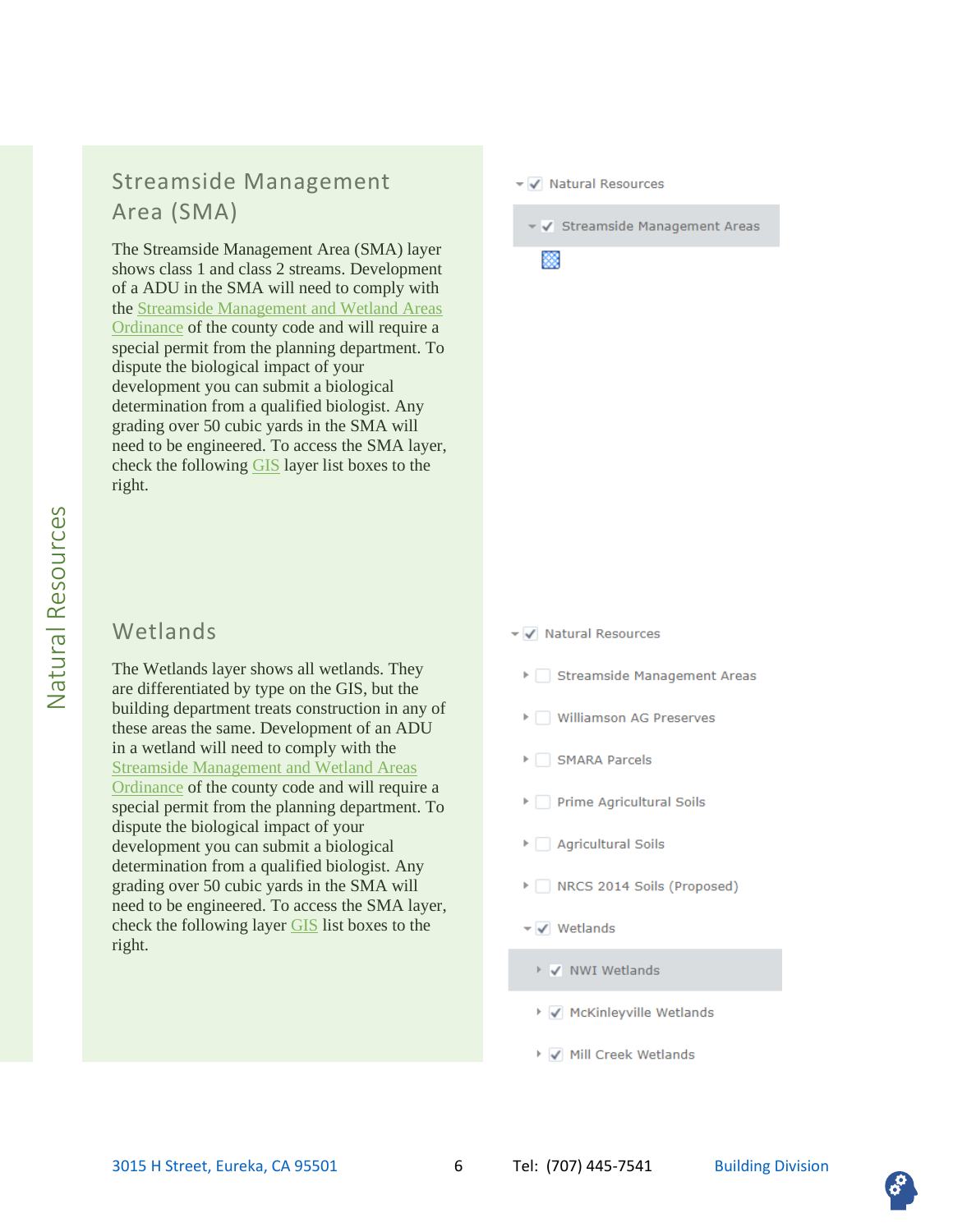# <span id="page-6-0"></span>Low Impact Development Area (MS4)

The MS4 layer shows areas subject to the State Water Quality Control Board's requirements for storm water systems. For more information on what the MS4 is and what documentation is required refer to the [MS4 Stormwater Manual.](http://northcoaststormwatercoalition.org/wp-content/uploads/2016/07/Humboldt-LID-Stormwater-Manual_V2.0.pdf) If your parcel is less than 1-acre then you may apply for less restrictive requirements with the [MS4 Small Construction](https://humboldtgov.org/DocumentCenter/View/70909/MS4-General-Permit_Stormwater-Erosion-And-Sediment-Control-Plan-PDF) form. To access the MS4 layer, check the followin[g GIS](https://humboldtgov.org/1357/Web-GIS) layer list boxes to the right.

#### ▼ V Natural Resources

- > Streamside Management Areas
- ▶ | Williamson AG Preserves
- ▶ SMARA Parcels
- Prime Agricultural Soils
- ▶ △ Agricultural Soils
- In RCS 2014 Soils (Proposed)
- $\triangleright$  Wetlands
- Coastal Wetland Areas
- V < Low Impact Development Areas (MS4)

瞴

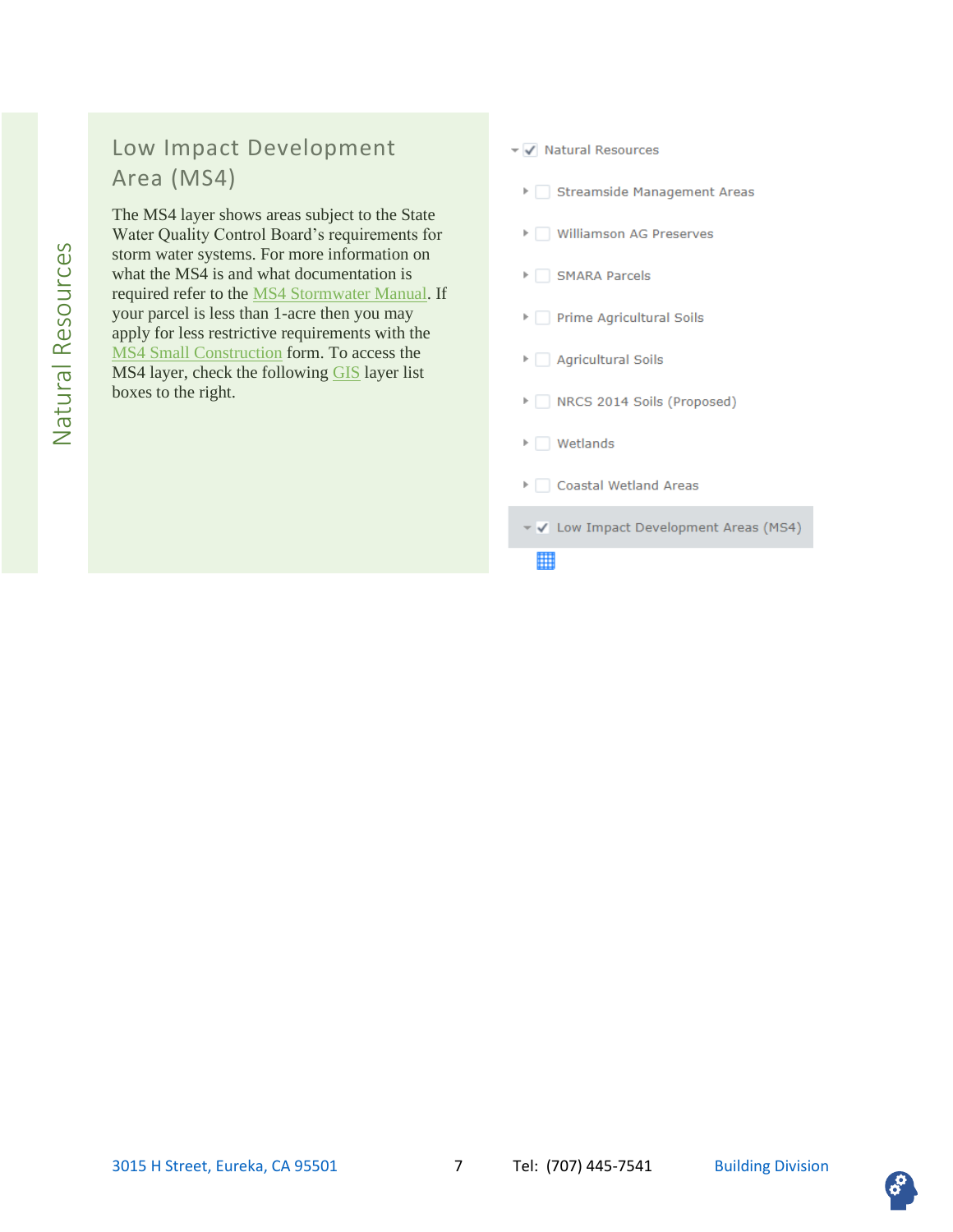### <span id="page-7-0"></span>**Submittal Documents** | Accessory Dwelling Unit

Submittal documents are construction drawings, engineered calculations, forms, installation manuals, and any other documents which will describe the construction of your proposed ADU. Below is a list of all the submittal documents you could be required to provide. The submittal documents required for building permit issuance depend on the geologic/jurisdictional features of your building site and the scale and complexity of your ADU.

- <span id="page-7-1"></span>• *Construction Plans*
	- o Cover Sheet The cover sheet should provide general building project information such as assessor parcel number (APN), address, directions to site, signature/stamp of design professional, use of structure, referenced building codes, occupancy, occupant load, type of construction, stories, height, floor area, etc. The owners name, APN, address, and north directional arrow shall also be included on all pages of the construction plans.
	- o Plot/Site Plan The plot plan shows the entire parcel including all proposed structures, existing structures, setbacks from property lines, SRA areas, vegetation management area and more. Refer to the [plot plan checklist](https://humboldtgov.org/DocumentCenter/View/191/Site-Plan-Checklist-Building-Inspection-Division-PDF) to see what information a plot plan has.
	- o Sediment and Erosion Control Plan The purpose of an erosion and sediment control plan is to prevent sedimentation or damage to onsite and offsite property. At a minimum these general guidelines must be followed.
	- o Floor Plan The floor plan is a birds-eye view showing the dimensions and use of each room in a structure including windows, doors, and egress windows and doors.
	- $\circ$  Elevations Plans Elevation plans show the height of the proposed structure, details on the exterior walls, required building code notes, and cross section details.
	- o Foundation Plan The foundation plan shows footing details, hold downs, shear wall schedule, required building code notes, and more.
	- $\circ$  Floor Framing Plan The floor framing plan shows size, type, and spacing of joists, girders, required building code notes, and mechanical fasteners.
	- o Roof Framing Plan Roof framing drawings show critical connections in the roof framing and detail framing members, fastener type/size, required building code notes, and mechanical fastener type and size.
	- o Electrical Plans Electrical plans detail required building code notes and electrical switches, outlets, and fixtures with their configuration overlaid on a floor plan.
	- o Mechanical Plans Mechanical plans or heating, ventilation, and air-conditioning (HVAC) plans detail what appliances will be used and includes notes about relevant building code requirements.

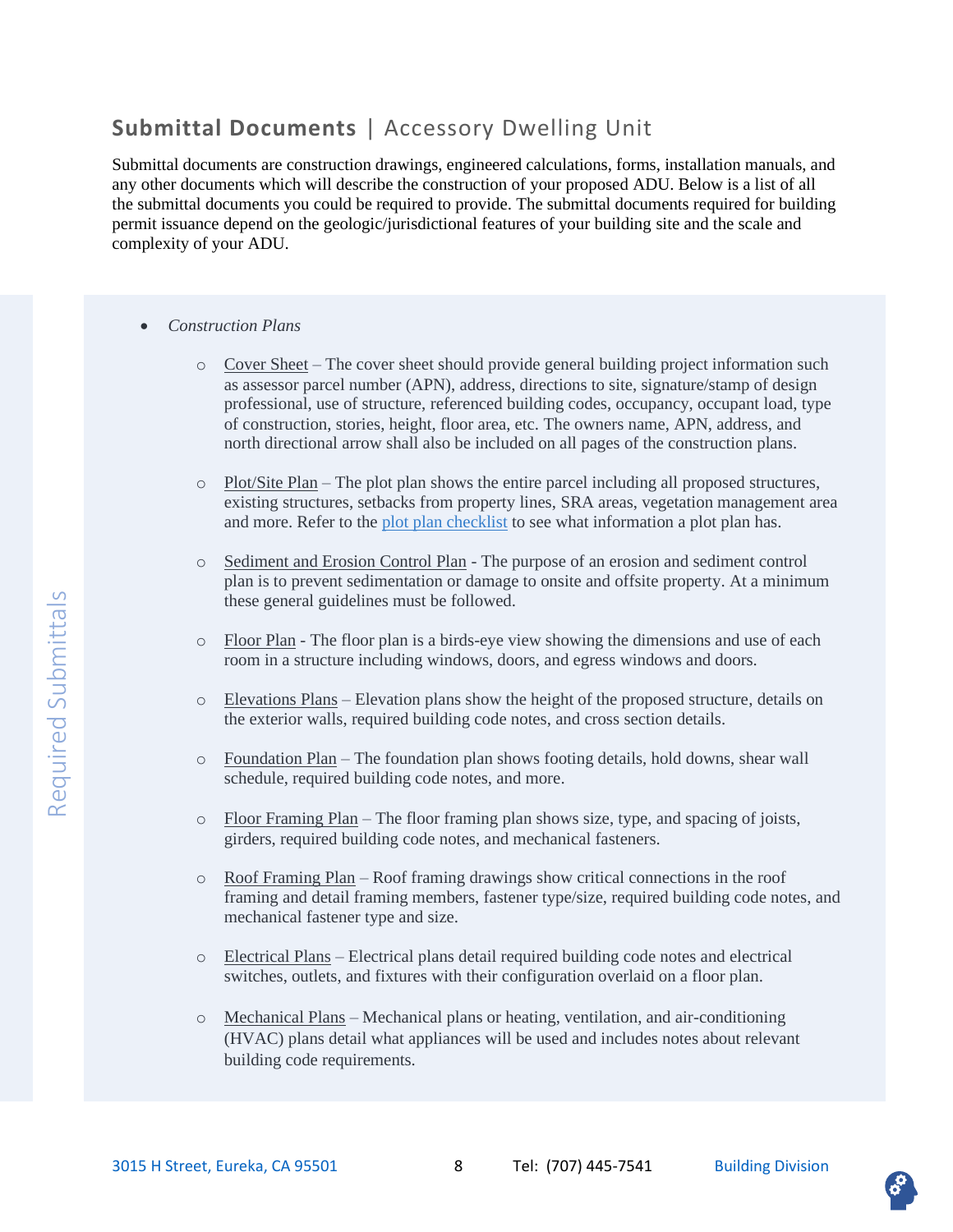- o Plumbing Plans The plumbing plans will provide a layout of plumbing, show all, materials and appliances used and will include notes on related building code.
- o General Notes The general notes page will detail California Green Building Standard requirements and will further detail electrical, mechanical, plumbing, sprinkler, and energy code requirements.
- *Engineering*
	- o Energy Calculations Energy calculations ensure your home will be well insulated and energy efficient. They require such things as quality insulation, windows, appliances, photovoltaic systems, title 24 energy report, and special inspections. required building code notes from the California Green Building Standards and California Energy code should be included. This document must be created by a qualified energy consultant.
- *Forms*
	- o [Building Application](https://humboldtgov.org/DocumentCenter/View/78794/Building-Application-Form-PDF) A building application is used to gather personal information about the applicant and a project description. This must be filled out by the owner or agent.
- <span id="page-8-0"></span>• *Construction Plans*
	- o Photovoltaic Plans Required if your energy calculations require them. Refer to [Section](https://up.codes/viewer/california/ca-energy-code-2019/chapter/8/low-rise-residential-buildings-performance-and-prescriptive-compliance-approache#150.1)  [150.1\(C\)\(14\)](https://up.codes/viewer/california/ca-energy-code-2019/chapter/8/low-rise-residential-buildings-performance-and-prescriptive-compliance-approache#150.1) of the California Energy Code for exceptions.
	- $\circ$  Sprinkler Plans Required if the existing residence has a sprinkler system OR if the ADU is over 1200 square feet.
	- $\circ$  Grading Plan Required if your building site is on an existing or proposed graded flat where over 50 cubic yards of dirt was moved or will be moved. If unusual hazards (high slope, fill seismic instability, liquefaction potential) or natural resources (streamside management area, wetlands) exist at your building site then an engineered grading plan may be required.
- *Engineering*
	- $\circ$  Structural Calculations Required if the building official determines that the structure being built is outside the prescriptive building code requirements.
	- o Truss Calculations If you are using engineered trusses.
	- o Soils Report If unusual hazards exist at your building site (over 15% slope, seismic instability, liquefaction potential) or if an engineered grading plan is required.
	- o Flood Elevation Certificate If the building site is in the flood zone.

Potentially Required Submittals

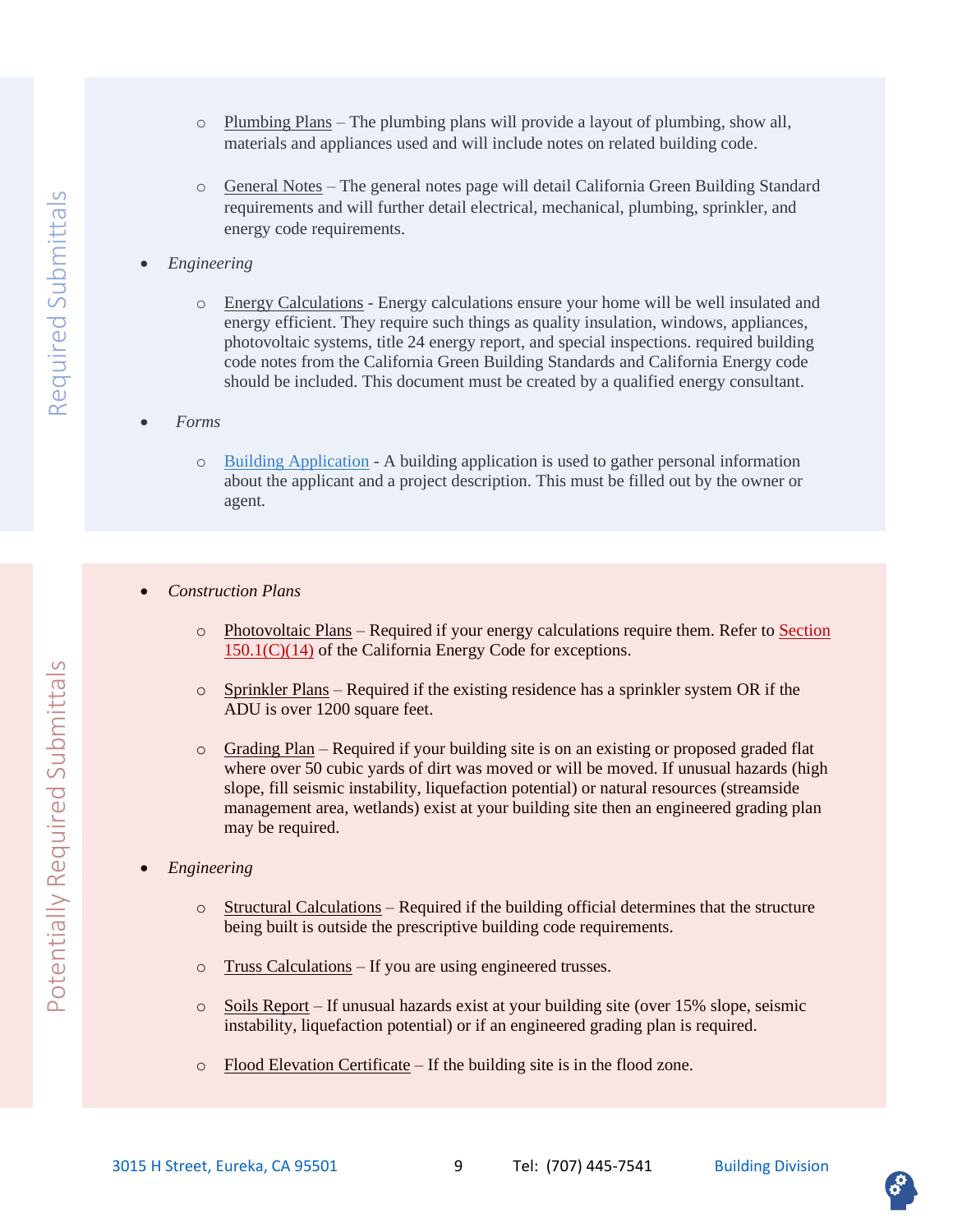- *Forms*
	- o [Authorization of Agent](https://humboldtgov.org/DocumentCenter/View/184/Authorization-of-Agent-to-Act-on-Property-Owners-Behalf-Form-PDF) If you want to authorize a  $3<sup>rd</sup>$  party to act on your behalf.
	- o [Erosion and Sediment Control Plan for Small Projects](https://humboldtgov.org/DocumentCenter/View/208/Erosion-and-Sediment-Control-Plan-for-Small-Projects-Form-PDF) If you want to apply for less restrictive erosion and sediment control requirements.
	- o SRA Small Parcel Exemptions If you want to apply for reduced setbacks in an SRA area.
	- o [Owner Builder Notice to Property Owner Form](https://humboldtgov.org/DocumentCenter/View/190/Owner-Builder-Notice-to-Property-Owner-Form-PDF) If you want to apply as an ownerbuilder.
	- o MS4 [Small Construction](https://humboldtgov.org/DocumentCenter/View/70909/MS4-General-Permit_Stormwater-Erosion-And-Sediment-Control-Plan-PDF) If you are in the MS4 area and your parcel is less than 1 acre.

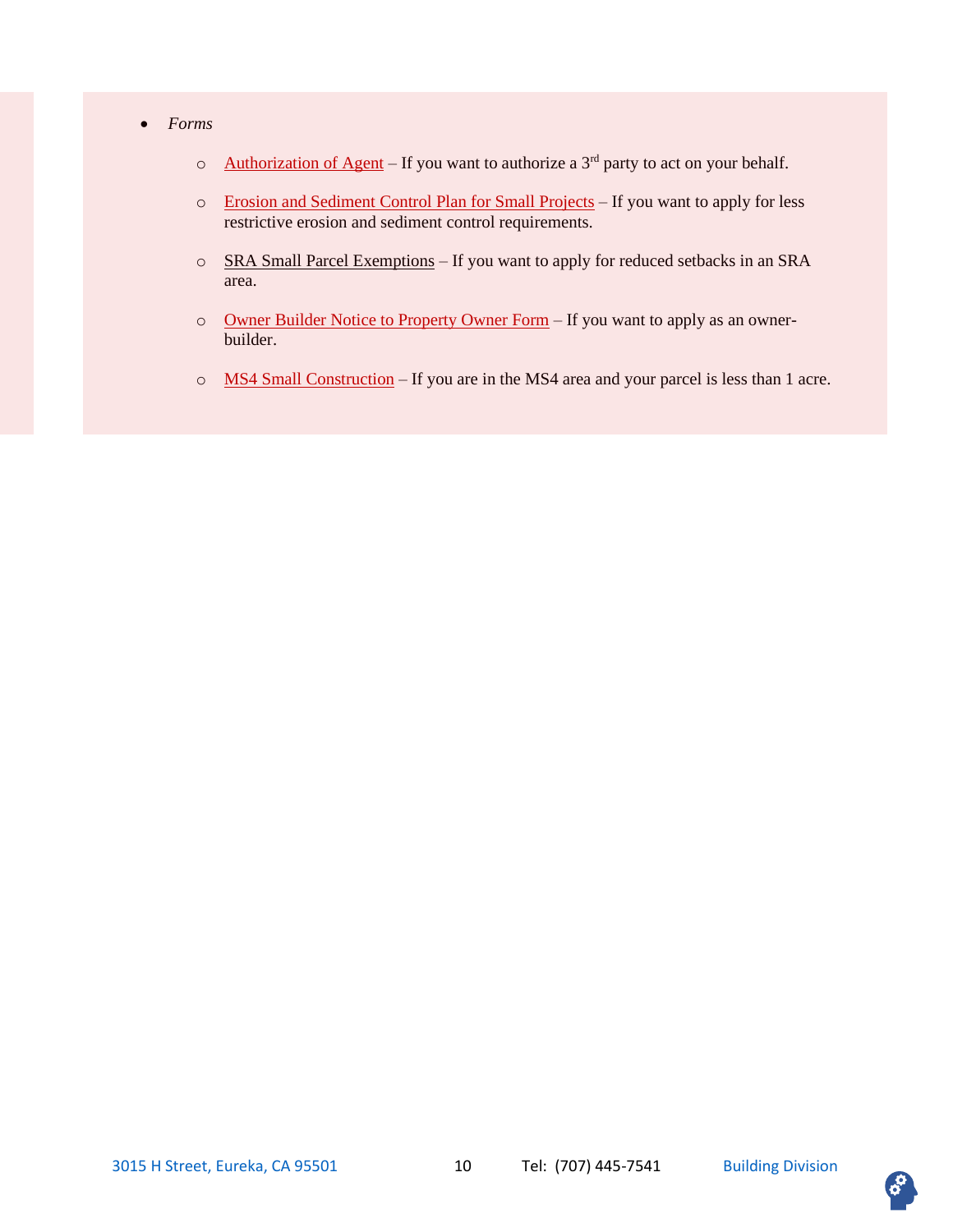# <span id="page-10-0"></span>**Inspection Schedule** | Accessory Dwelling Unit

An ADU is inspected in 6 stages; foundation, floor, rough-out, insulation, drywall and final. You could manage to only have 6 inspections during the life of your project, but it is very common to have more. This document provides a description of each inspection including related building code, directions on when to call for your next inspection, and descriptions of special inspections that may be required. The inspection card, all county approved documents, and any relevant installation manuals must be provided on-site for each inspection. Refer to *Important GIS Layers* to determine if flood and fire hazard requirements apply.

- <span id="page-10-1"></span>• *Setbacks –* We will verify that the setbacks described on your county approved site map match your development. You must be outside the setback distance from property lines, easements, streamside management areas, and rights of way. Your forms are required to be set prior to the setback inspection. If you cannot provide definitive proof you are outside setback areas you will be required to obtain a property survey from a qualified surveyor. Th[e Humboldt County Zoning Code](https://humboldt.county.codes/Code/311-1) will be used as a minimum requirement.
- *Footings –* We will verify that your footings match what is required on the soils report and building plans. This includes proper depth, width, quality of soil, and sediment and erosion control. A [Footing](#page-18-0)  [Special Inspection](#page-18-0) by the engineer on record may be required. The building codes relevant to this inspection are the [California Residential Code \(CRC\),](https://up.codes/viewer/california/irc-2018) and the [Humboldt Code \(HC\).](https://humboldt.county.codes/Code)

#### *Important Chapters*

- [Foundations \(CRC\)](https://up.codes/viewer/california/irc-2018/chapter/4/foundations#4)
- [Erosion and Sediment Control \(HC\)](https://humboldt.county.codes/Code/331-14(h)(6)(C))

#### *Important Sections*

- [Footings \(CRC\)](https://up.codes/viewer/california/irc-2018/chapter/4/foundations#R403)
- **[Foundation Drainage \(CRC\)](https://up.codes/viewer/california/irc-2018/chapter/4/foundations#R405)**
- [Erosion Control \(HC\)](https://humboldt.county.codes/Code/331-14(h)(6)(C))
- *Forms –* We will verify that forms will produce a concrete foundation assembly described on the foundation plans and soils report. This includes verifying anchor bolts and hold downs are in place or at least that the forms are marked for setting the hardwire while the concrete is still wet. A UFER ground should be inspected at this stage if used. The building code relevant to this inspection are the [California Residential Code \(CRC\),](https://up.codes/viewer/california/irc-2018) and the [California Electric Code](https://catalog.nfpa.org/NFPA-70-National-Electrical-Code-with-California-Amendments-P17223.aspx#:~:text=The%202019%20California%20Electrical%20Code%2C%20California%20Code%20of%20Regulations%20Title,protection%2C%20grounding%2C%20and%20installation.) (CEC).

#### *Important Chapters*

- [Foundations \(CRC\)](https://up.codes/viewer/california/irc-2018/chapter/4/foundations#4)
- [Wall Construction \(CRC\)](https://up.codes/viewer/california/irc-2018/chapter/6/wall-construction#6)
- [Grounding and Bonding \(CEC\)](https://catalog.nfpa.org/NFPA-70-National-Electrical-Code-with-California-Amendments-P17223.aspx#:~:text=The%202019%20California%20Electrical%20Code%2C%20California%20Code%20of%20Regulations%20Title,protection%2C%20grounding%2C%20and%20installation.)

- [Form Materials/Ties \(CRC\)](https://up.codes/viewer/california/irc-2018/chapter/4/foundations#R404.1.3.3.6)
- Concrete-Encased Electrode [250.52\(A\)\(3\) \(CEC\)](https://catalog.nfpa.org/NFPA-70-National-Electrical-Code-with-California-Amendments-P17223.aspx#:~:text=The%202019%20California%20Electrical%20Code%2C%20California%20Code%20of%20Regulations%20Title,protection%2C%20grounding%2C%20and%20installation.)
- **•** [Underfloor Space \(CRC\)](https://up.codes/viewer/california/irc-2018/chapter/4/foundations#R408)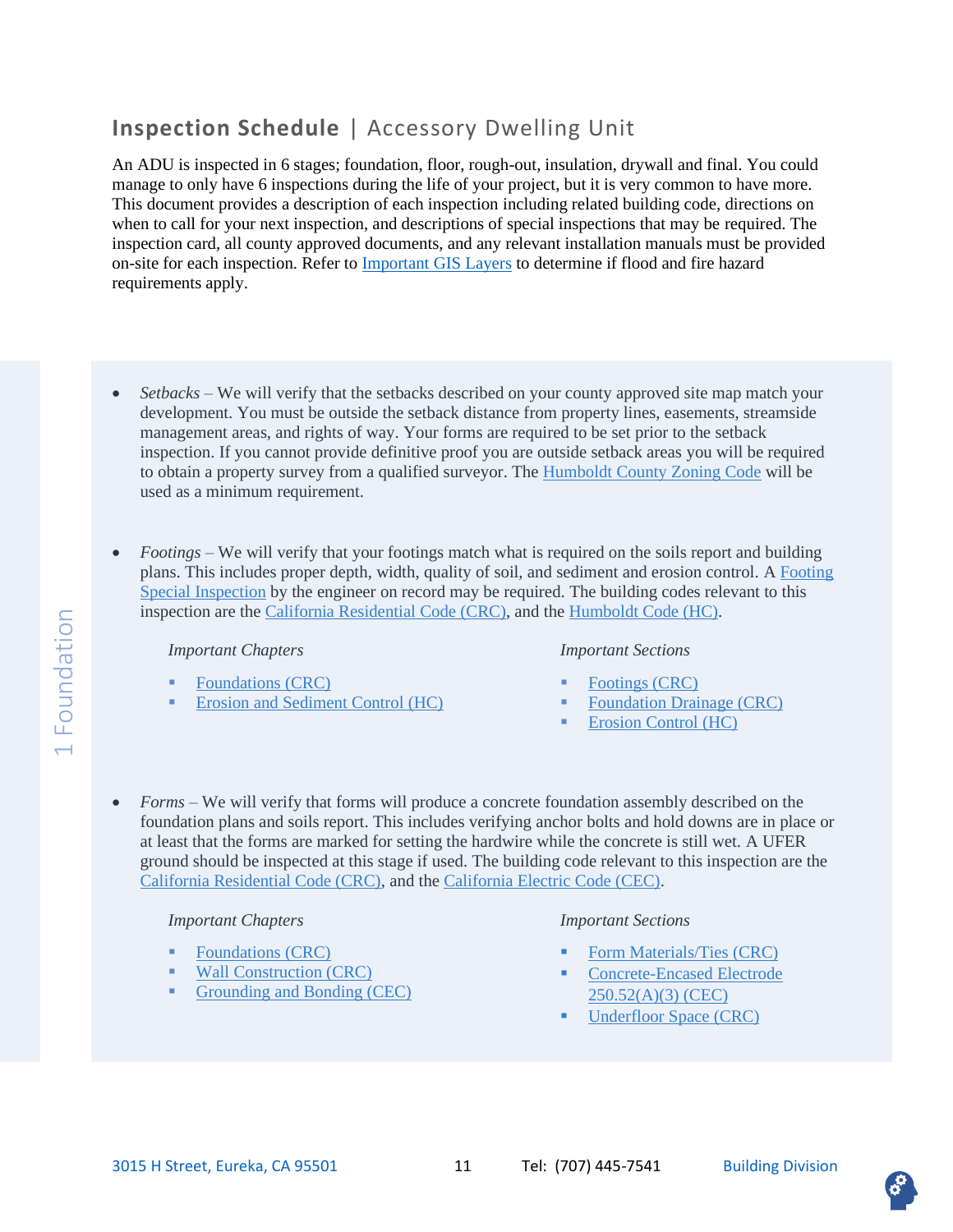• *Underfloor Plumbing (Slab Only) –* We will verify that your drain-waste-venting system is assembled as per plans, wrapped where exposed to concrete, and can hold water pressure up to a 10ft head for at least 15-minutes. The building codes relevant to this inspection are the [California Residential Code](https://up.codes/viewer/california/irc-2018)  [\(CRC\),](https://up.codes/viewer/california/irc-2018) the [California Plumbing Code \(CPC\),](https://up.codes/viewer/california/ca-plumbing-code-2019) and the [Humboldt Code \(HC\).](https://humboldt.county.codes/Code)

#### *Important Chapters*

- [General Regulations \(CPC\)](https://up.codes/viewer/california/ca-plumbing-code-2019/chapter/3/general-regulations#3)
- **[Sanitary Drainage \(CPC\)](https://up.codes/viewer/california/ca-plumbing-code-2019/chapter/7/sanitary-drainage#7)**
- [Vents \(CPC\)](https://up.codes/viewer/california/ibc-2018/chapter/7/fire-and-smoke-protection-features#701.1)
- [Stormwater Drainage \(CPC\)](https://up.codes/viewer/california/ca-plumbing-code-2019/chapter/11/storm-drainage#11)

#### *Important Sections*

- [Water Test \(CPC\)](https://up.codes/viewer/california/ca-plumbing-code-2019/chapter/7/sanitary-drainage#712.2)
- [General Protection \(CPC\)](https://up.codes/viewer/california/ca-plumbing-code-2019/chapter/3/general-regulations#312.1)
- *Temporary Electric (Optional) –* It is optional to install a pole mounted service panel to provide power during the initial inspection. A listed panel enclosure, a grounding electrode system, and a 20 amp GFCI protected outlet is required at minimum. The building codes relevant to this inspection are the [California Residential Code \(CRC\),](https://up.codes/viewer/california/irc-2018) the [California Electric Code \(CEC\),](https://catalog.nfpa.org/NFPA-70-National-Electrical-Code-with-California-Amendments-P17223.aspx#:~:text=The%202019%20California%20Electrical%20Code%2C%20California%20Code%20of%20Regulations%20Title,protection%2C%20grounding%2C%20and%20installation.) and the [Humboldt Code](https://humboldt.county.codes/Code)  [\(HC\).](https://humboldt.county.codes/Code)

#### *Important Chapters*

- [General \(CEC\)](https://catalog.nfpa.org/NFPA-70-National-Electrical-Code-with-California-Amendments-P17223.aspx#:~:text=The%202019%20California%20Electrical%20Code%2C%20California%20Code%20of%20Regulations%20Title,protection%2C%20grounding%2C%20and%20installation.)
- [Wiring and Protection \(CEC\)](https://catalog.nfpa.org/NFPA-70-National-Electrical-Code-with-California-Amendments-P17223.aspx#:~:text=The%202019%20California%20Electrical%20Code%2C%20California%20Code%20of%20Regulations%20Title,protection%2C%20grounding%2C%20and%20installation.)
- **E** Wiring Methods and Materials [\(CEC\)](https://catalog.nfpa.org/NFPA-70-National-Electrical-Code-with-California-Amendments-P17223.aspx#:~:text=The%202019%20California%20Electrical%20Code%2C%20California%20Code%20of%20Regulations%20Title,protection%2C%20grounding%2C%20and%20installation.)

#### *Important Sections*

- [Grounding and Bonding \(CEC\)](https://catalog.nfpa.org/NFPA-70-National-Electrical-Code-with-California-Amendments-P17223.aspx#:~:text=The%202019%20California%20Electrical%20Code%2C%20California%20Code%20of%20Regulations%20Title,protection%2C%20grounding%2C%20and%20installation.)
- **[Overcurrent Protection \(CEC\)](https://catalog.nfpa.org/NFPA-70-National-Electrical-Code-with-California-Amendments-P17223.aspx#:~:text=The%202019%20California%20Electrical%20Code%2C%20California%20Code%20of%20Regulations%20Title,protection%2C%20grounding%2C%20and%20installation.)**
- [Services \(CEC\)](https://catalog.nfpa.org/NFPA-70-National-Electrical-Code-with-California-Amendments-P17223.aspx#:~:text=The%202019%20California%20Electrical%20Code%2C%20California%20Code%20of%20Regulations%20Title,protection%2C%20grounding%2C%20and%20installation.)

Once all inspections have been approved you will be ready to pour concrete and start framing your floor.

<span id="page-11-0"></span>• *Foundation Framing -* We will verify that the floor framing matches what is described on your foundation plans. This includes everything before floor sheathing such as girders, joists, and required hardware. If you are developing new construction in the flood zone, we will require a Second Flood Certification. Code books relevant to this inspection are the [California Residential Code \(CRC\),](https://up.codes/viewer/california/irc-2018) the [California Building Code \(CBC\),](https://up.codes/viewer/california/ibc-2018) and the [Humboldt Code \(HC\).](https://humboldt.county.codes/Code)

#### *Important Chapters*

- **[Building Planning \(CRC\)](https://up.codes/viewer/california/irc-2018/chapter/3/building-planning#3)**
- [Floors \(CRC\)](https://up.codes/viewer/california/irc-2018/chapter/5/floors#5)
- **Exercise [Foundations \(CRC\)](https://up.codes/viewer/california/irc-2018/chapter/4/foundations#4)**

#### *Important Sections*

- [Fire Protection of Floors \(CRC\)](https://up.codes/viewer/california/irc-2018/chapter/3/building-planning#R302.13)
- [Allowable Joist Spans \(CRC\)](https://up.codes/viewer/california/irc-2018/chapter/5/floors#R502.3)
- [Drilling and Notching \(CRC\)](https://up.codes/viewer/california/irc-2018/chapter/5/floors#R502.8)



Floor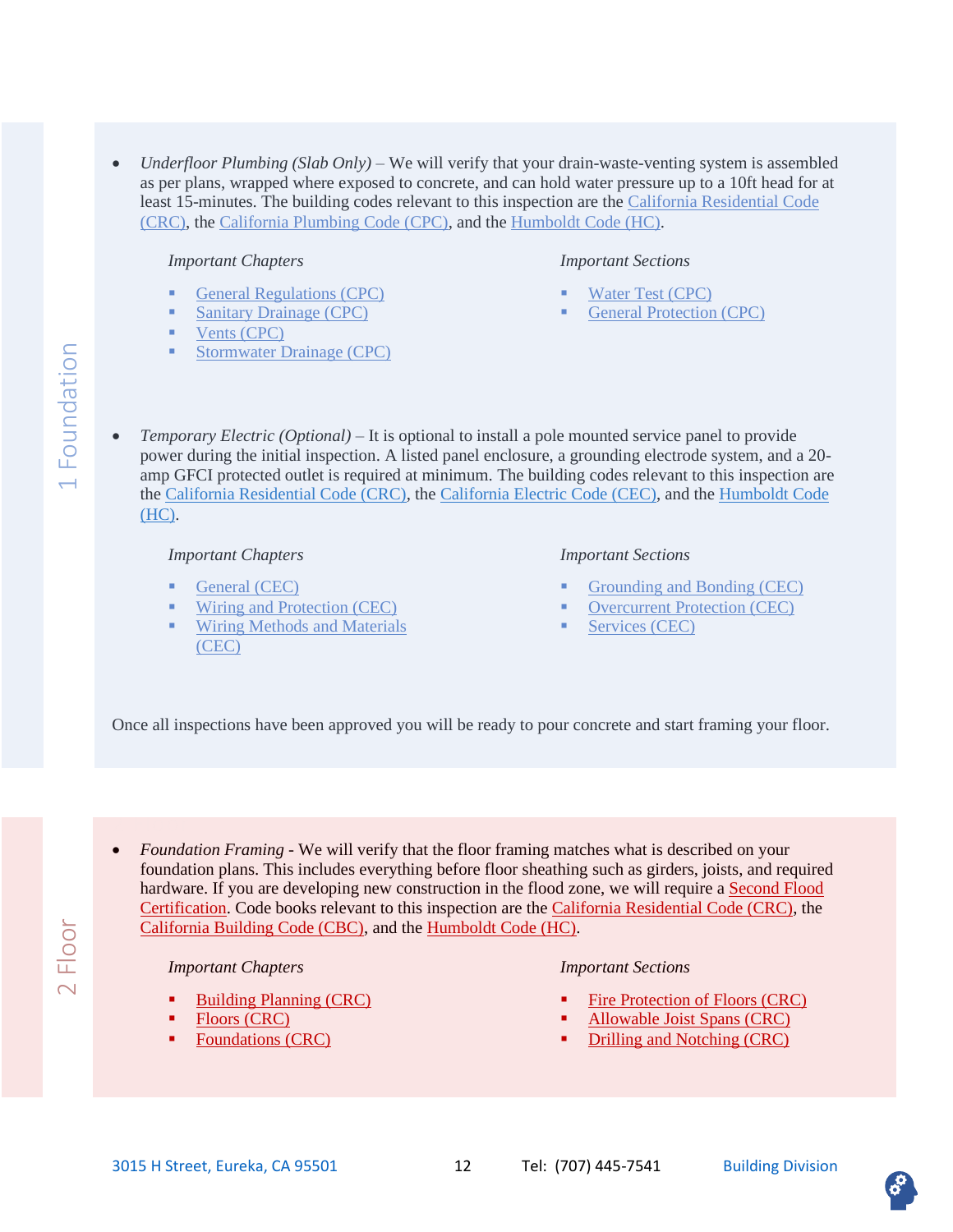• *Underfloor Plumbing –* We will verify that your drain-waste-venting system is assembled as per plans and can hold water pressure up to a 10ft head for at least 15-minutes. The building codes relevant to this inspection are the [California Residential Code \(CRC\),](https://up.codes/viewer/california/irc-2018) th[e California Plumbing Code \(CPC\),](https://up.codes/viewer/california/ca-plumbing-code-2019) and the [Humboldt Code \(HC\).](https://humboldt.county.codes/Code)

#### *Important Chapters*

- [General Regulations \(CPC\)](https://up.codes/viewer/california/ca-plumbing-code-2019/chapter/3/general-regulations#3)
- **[Sanitary Drainage \(CPC\)](https://up.codes/viewer/california/ca-plumbing-code-2019/chapter/7/sanitary-drainage#7)**
- [Vents \(CPC\)](https://up.codes/viewer/california/ibc-2018/chapter/7/fire-and-smoke-protection-features#701.1)
- **•** [Stormwater Drainage \(CPC\)](https://up.codes/viewer/california/ca-plumbing-code-2019/chapter/11/storm-drainage#11)

#### *Important Sections*

- [Water Test \(CPC\)](https://up.codes/viewer/california/ca-plumbing-code-2019/chapter/7/sanitary-drainage#712.2)
- [General Protection \(CPC\)](https://up.codes/viewer/california/ca-plumbing-code-2019/chapter/3/general-regulations#312.1)

Once approved you will be ready to install floor sheathing, walls, the roof, rough-plumbing, roughelectrical, and rough-mechanical.

<span id="page-12-0"></span>• *Rough-Framing -* We will verify that the framing matches approved framing plans, structural calculations, and truss calculations. The building official may require a structural certification at this inspection. Code books relevant to this inspection are the [California Residential Code \(CRC\).](https://up.codes/viewer/california/irc-2018)

#### *Important Chapters*

- **[Building Planning \(CRC\)](https://up.codes/viewer/california/irc-2018/chapter/3/building-planning#3)**
- [Wall Construction \(CRC\)](https://up.codes/viewer/california/irc-2018/chapter/6/wall-construction#6)
- [Roof-Ceiling Construction \(CRC\)](https://up.codes/viewer/california/irc-2018/chapter/8/roof-ceiling-construction#8)

#### *Important Sections*

- **[Fire Resistant Construction \(CRC\)](https://up.codes/viewer/california/irc-2018/chapter/3/building-planning#R302)**
- Wood [Wall Framing \(CRC\)](https://up.codes/viewer/california/irc-2018/chapter/6/wall-construction#R602)
- [Wood Roof Framing \(CRC\)](https://up.codes/viewer/california/irc-2018/chapter/8/roof-ceiling-construction#R802)
- [Means of Egress \(CRC\)](https://up.codes/viewer/california/irc-2018/chapter/3/building-planning#R311)
- Guards and Window Fall Protection [\(CRC\)](https://up.codes/viewer/california/irc-2018/chapter/3/building-planning#R312)
- *Shear Nail –* We will verify that the nailing pattern of your exterior and interior shear wall matches what is shown on your shear wall schedule and structural calculations. We will also verify roof sheathing material, type of fasteners, and nail pattern. Code books relevant to this inspection are the [California Residential Code \(CRC\).](https://up.codes/viewer/california/irc-2018)

#### *Important Chapters*

- [Wall Construction \(CRC\)](https://up.codes/viewer/california/irc-2018/chapter/6/wall-construction#6)
- [Roof-Ceiling Construction \(CRC\)](https://up.codes/viewer/california/irc-2018/chapter/8/roof-ceiling-construction#8)
- [Floors \(CRC\)](https://up.codes/viewer/california/irc-2018/chapter/5/floors#5)

#### *Important Sections*

- [Wall Bracing \(CRC\)](https://up.codes/viewer/california/irc-2018/chapter/6/wall-construction#R602.10)
- [Wood Structural Panels \(CRC\)](https://up.codes/viewer/california/irc-2018/chapter/6/wall-construction#R604)
- [Roof Sheathing \(CRC\)](https://up.codes/viewer/california/irc-2018/chapter/8/roof-ceiling-construction#R803)
- [Floor Sheathing \(CRC\)](https://up.codes/viewer/california/irc-2018/chapter/5/floors#R503)

Floor

 $\overline{\mathsf{C}}$ 

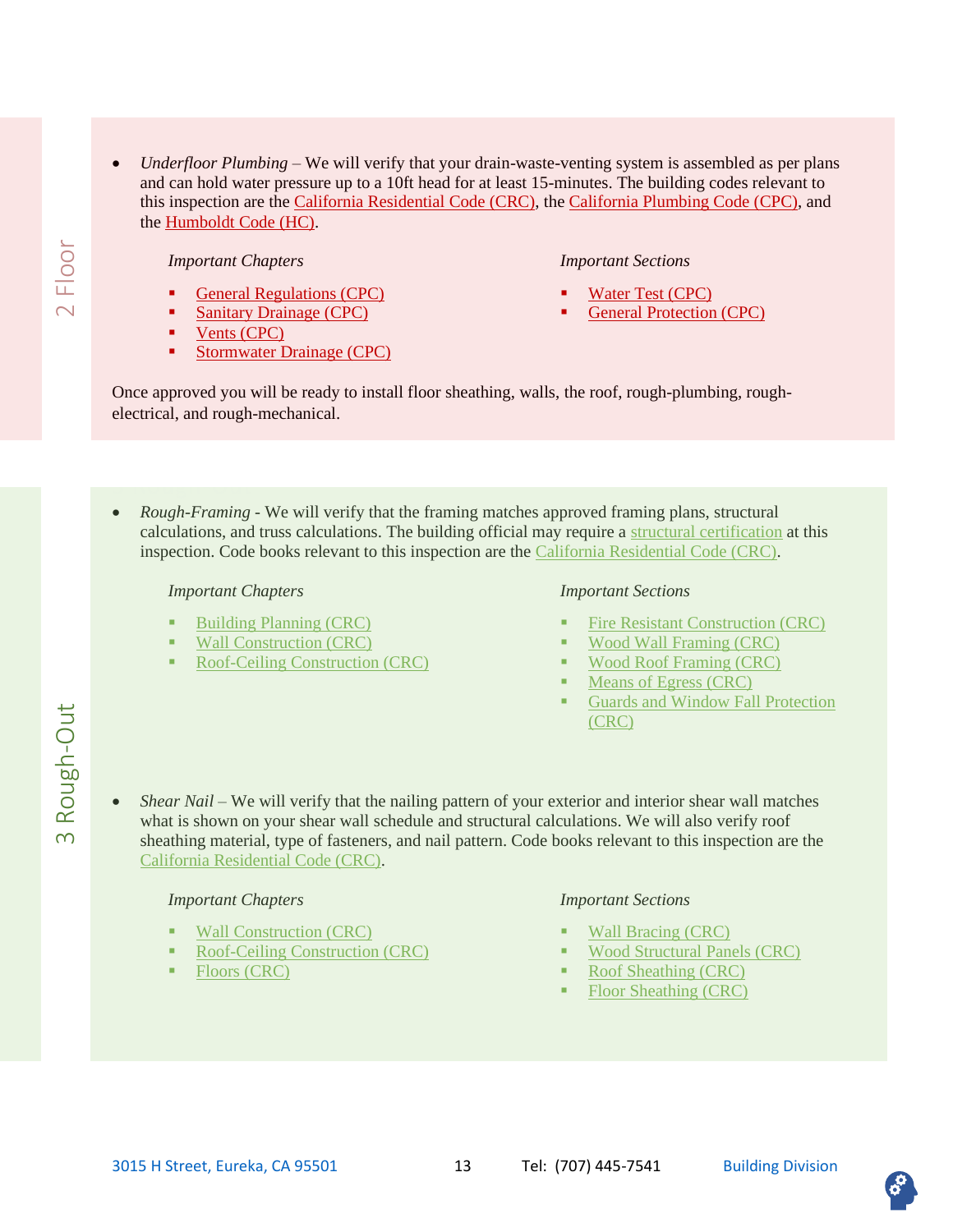• *Holddowns* – We will verify type and location of holddowns installed match what is shown on the shear wall schedule and structural calculations. The code book relevant to this inspection is the [California Residential Code \(CRC\).](https://up.codes/viewer/california/irc-2018)

#### *Important Chapters*

- [Wall Construction \(CRC\)](https://up.codes/viewer/california/irc-2018/chapter/6/wall-construction#6)
- [Foundations \(CRC\)](https://up.codes/viewer/california/irc-2018/chapter/4/foundations#4)

#### *Important Sections*

- [Wall Anchorage \(CRC\)](https://up.codes/viewer/california/irc-2018/chapter/6/wall-construction#R602.11.1)
- **[Foundation Anchorage \(CRC\)](https://up.codes/viewer/california/irc-2018/chapter/4/foundations#R403.1.6)**
- *Windows –* We will verify that windows are properly sized, insulated, and tempered per construction plans. The building codes relevant to this inspection are the [California Residential Code \(CRC\),](https://up.codes/viewer/california/irc-2018) and the [Energy Code \(CEnC\).](https://up.codes/viewer/california/ca-energy-code-2019)

#### *Important Chapters*

- **[Building Planning \(CRC\)](https://up.codes/viewer/california/irc-2018/chapter/3/building-planning#3)**
- [Low-Rise Residential \(CEnC\)](https://up.codes/viewer/california/ca-energy-code-2019/chapter/8/low-rise-residential-buildings-performance-and-prescriptive-compliance-approache#150.1)

#### *Important Sections*

- **[Window Fall Protection \(CRC\)](https://up.codes/viewer/california/irc-2018/chapter/3/building-planning#R312)**
- **[Exterior Windows \(CRC\)](https://up.codes/viewer/california/irc-2018/chapter/3/building-planning#new_R337.8)**
- **Emergency Escape and Rescue** [Openings \(CRC\)](https://up.codes/viewer/california/irc-2018/chapter/3/building-planning#R310)
- *Rough Electric –* We will verify that the rough electrical matches your electrical plans. Overcurrent protection devices must be the only device connected, all electrical boxes must be mounted, the grounds must all be tied together, feeder/branch circuits must be landed in each panel enclosure, protective plates must be provided, and the grounding electrode system must be properly installed. The building codes relevant to this inspection are the [California Residential Code \(CRC\),](https://up.codes/viewer/california/irc-2018) the [California Electric Code \(CEC\),](https://catalog.nfpa.org/NFPA-70-National-Electrical-Code-with-California-Amendments-P17223.aspx#:~:text=The%202019%20California%20Electrical%20Code%2C%20California%20Code%20of%20Regulations%20Title,protection%2C%20grounding%2C%20and%20installation.) th[e California Green Building Standards \(CGB\),](https://up.codes/viewer/california/ca-green-code-2019) th[e Energy Code](https://up.codes/viewer/california/ca-energy-code-2019)  [\(CEnC\)](https://up.codes/viewer/california/ca-energy-code-2019) and the [Humboldt Code \(HC\).](https://humboldt.county.codes/Code)

#### *Important Chapters*

- [General \(CEC\)](https://catalog.nfpa.org/NFPA-70-National-Electrical-Code-with-California-Amendments-P17223.aspx#:~:text=The%202019%20California%20Electrical%20Code%2C%20California%20Code%20of%20Regulations%20Title,protection%2C%20grounding%2C%20and%20installation.)
- **EXECUTE:** [Wiring and Protection \(CEC\)](https://catalog.nfpa.org/NFPA-70-National-Electrical-Code-with-California-Amendments-P17223.aspx#:~:text=The%202019%20California%20Electrical%20Code%2C%20California%20Code%20of%20Regulations%20Title,protection%2C%20grounding%2C%20and%20installation.)
- **Wiring Methods and Materials** [\(CEC\)](https://catalog.nfpa.org/NFPA-70-National-Electrical-Code-with-California-Amendments-P17223.aspx#:~:text=The%202019%20California%20Electrical%20Code%2C%20California%20Code%20of%20Regulations%20Title,protection%2C%20grounding%2C%20and%20installation.)
- **Residential Mandatory Measures** [\(CGB\)](https://up.codes/viewer/california/ca-green-code-2019/chapter/4/residential-mandatory-measures#4)
- [Low-Rise Residential \(CEnC\)](https://up.codes/viewer/california/ca-energy-code-2019/chapter/8/low-rise-residential-buildings-performance-and-prescriptive-compliance-approache#8)

- **Requirements for Electrical** [Installations \(CEC\)](https://catalog.nfpa.org/NFPA-70-National-Electrical-Code-with-California-Amendments-P17223.aspx#:~:text=The%202019%20California%20Electrical%20Code%2C%20California%20Code%20of%20Regulations%20Title,protection%2C%20grounding%2C%20and%20installation.)
- [Grounding and Bonding \(CEC\)](https://catalog.nfpa.org/NFPA-70-National-Electrical-Code-with-California-Amendments-P17223.aspx#:~:text=The%202019%20California%20Electrical%20Code%2C%20California%20Code%20of%20Regulations%20Title,protection%2C%20grounding%2C%20and%20installation.)
- **[Overcurrent Protection \(CEC\)](https://catalog.nfpa.org/NFPA-70-National-Electrical-Code-with-California-Amendments-P17223.aspx#:~:text=The%202019%20California%20Electrical%20Code%2C%20California%20Code%20of%20Regulations%20Title,protection%2C%20grounding%2C%20and%20installation.)**
- [Services \(CEC\)](https://catalog.nfpa.org/NFPA-70-National-Electrical-Code-with-California-Amendments-P17223.aspx#:~:text=The%202019%20California%20Electrical%20Code%2C%20California%20Code%20of%20Regulations%20Title,protection%2C%20grounding%2C%20and%20installation.)
- [EV Charging \(CGB\)](https://up.codes/viewer/california/ca-green-code-2019/chapter/4/residential-mandatory-measures#4.106.4.1)

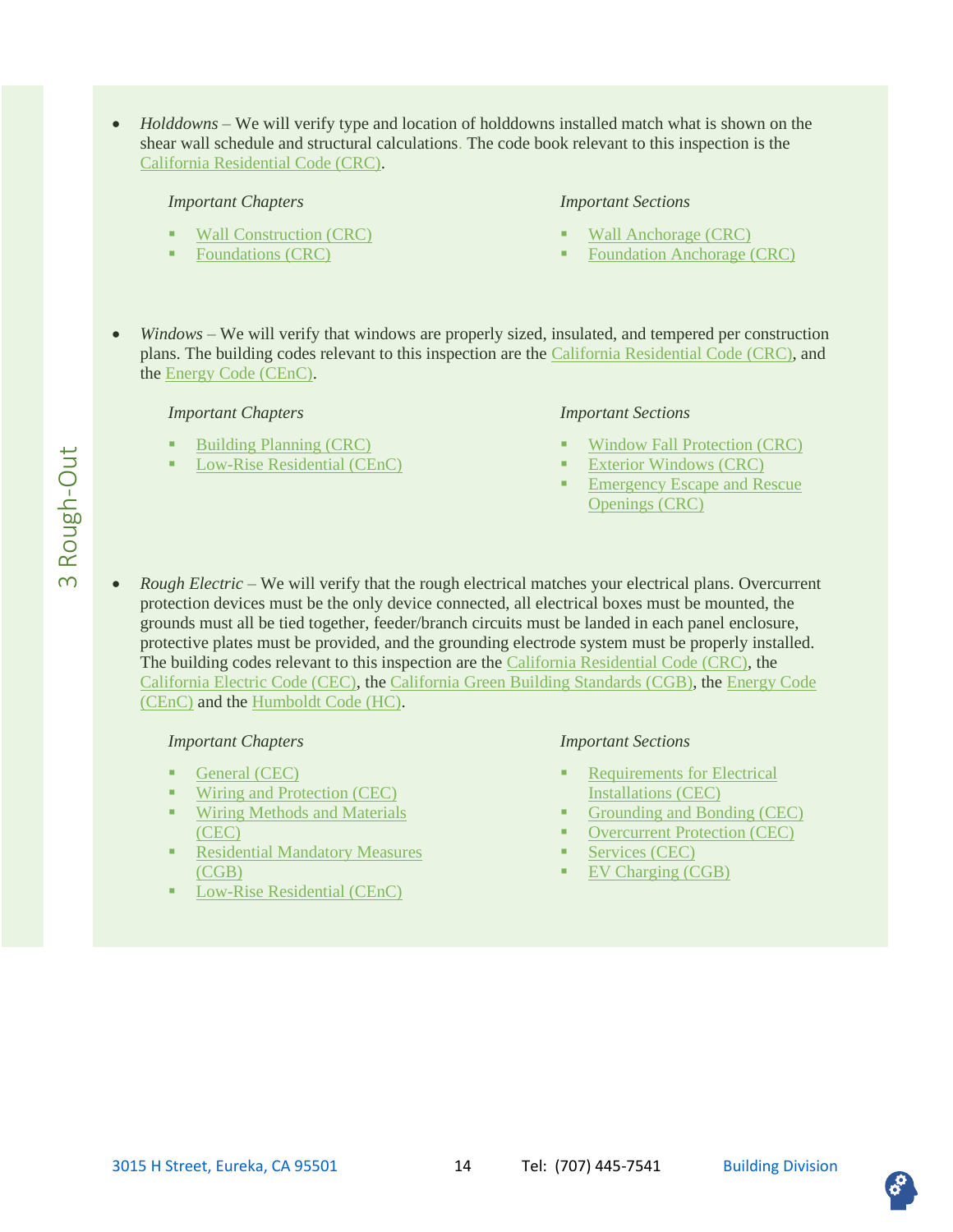• *Initial Gas Line Test* – We will verify that the gas line will be able to hold 10 PSI or half the working pressure of the gauge used for 15 minutes. For example, if a 30lbs gauge is used than the gas lines must be pressured to 15lbs for 15 minutes. A second line test will be done after drywall. The building codes relevant to this inspection are the [California Residential Code \(CRC\),](https://up.codes/viewer/california/irc-2018) the [California](https://up.codes/viewer/california/ca-mechanical-code-2019)  [Mechanical Code \(CMC\)](https://up.codes/viewer/california/ca-mechanical-code-2019) and the [California Plumbing Code \(CPC\).](https://up.codes/viewer/california/ca-plumbing-code-2019)

#### *Important Chapters*

[Fuel Gas Piping \(CPC\)](https://up.codes/viewer/california/ca-plumbing-code-2019/chapter/12/fuel-gas-piping#12)

#### *Important Sections*

- [Fuel Line Test \(CPC\)](https://up.codes/viewer/california/ca-plumbing-code-2019/chapter/12/fuel-gas-piping#1213.3)
- *Rough-Plumbing (Top-Out)* We will verify that adequate venting is provided, proper installation of the drain-waste-venting system (DWV), protective plates are provided, and that the DWV and potable water system can hold water pressure for at least 15-minutes. The building codes relevant to this inspection are the [California Residential Code \(CRC\),](https://up.codes/viewer/california/irc-2018) and the [California Plumbing Code \(CPC\).](https://up.codes/viewer/california/ca-plumbing-code-2019)

#### *Important Chapters*

- [General Regulations \(CPC\)](https://up.codes/viewer/california/ca-plumbing-code-2019/chapter/3/general-regulations#3)
- Water Supply and Distribution [\(CPC\)](https://up.codes/viewer/california/ca-plumbing-code-2019/chapter/6/water-supply-and-distribution#6)
- **[Sanitary Drainage \(CPC\)](https://up.codes/viewer/california/ca-plumbing-code-2019/chapter/7/sanitary-drainage#7)**
- [Vents \(CPC\)](https://up.codes/viewer/california/ca-plumbing-code-2019/chapter/9/vents#9)
- **•** [Traps and Interceptors \(CPC\)](https://up.codes/viewer/california/ca-plumbing-code-2019/chapter/10/traps-and-interceptors#10)
- [Fuel Gas Piping \(CPC\)](https://up.codes/viewer/california/ca-plumbing-code-2019/chapter/12/fuel-gas-piping#12)
- [Firestop Protection \(CPC\)](https://up.codes/viewer/california/ca-plumbing-code-2019/chapter/14/firestop-protection#14)

#### *Important Sections*

- [Drain Test \(CPC\)](https://up.codes/viewer/california/ca-plumbing-code-2019/chapter/7/sanitary-drainage#712.2)
- [Potable Water Test \(CPC\)](https://up.codes/viewer/california/ca-plumbing-code-2019/chapter/6/water-supply-and-distribution#609.4)
- [Vents Required \(CPC\)](https://up.codes/viewer/california/ca-plumbing-code-2019/chapter/9/vents#901.2)
- [Drainage Piping \(CPC\)](https://up.codes/viewer/california/ca-plumbing-code-2019/chapter/7/sanitary-drainage#701.2)
- [Hot and Cold Required \(CPC\)](https://up.codes/viewer/california/ca-plumbing-code-2019/chapter/6/water-supply-and-distribution#601.2)
- [Traps Required \(CPC\)](https://up.codes/viewer/california/ca-plumbing-code-2019/chapter/10/traps-and-interceptors#1001.2)
- **Combustible Piping Installations** [\(CPC\)](https://up.codes/viewer/california/ca-plumbing-code-2019/chapter/14/firestop-protection#1404.0)
- **Electrical Bonding and Grounding** [\(CPC\)](https://up.codes/viewer/california/ca-plumbing-code-2019/chapter/12/fuel-gas-piping#1211.0)
- *Rough-Sprinkler (if required) –* We will verify that the sprinkler system matches what is described on your sprinkler plans. This includes spacing, sizing, materials, pumps, and other devices. The building codes relevant to this inspection are the [California Residential Code \(CRC\),](https://up.codes/viewer/california/irc-2018) the [California Plumbing](https://up.codes/viewer/california/ca-plumbing-code-2019)  [Code \(CPC\)](https://up.codes/viewer/california/ca-plumbing-code-2019) and [NFPA 13D.](https://www.nfpa.org/codes-and-standards/all-codes-and-standards/list-of-codes-and-standards/detail?code=13D)

#### *Important Chapters*

- [Building Planning \(CRC\)](https://up.codes/viewer/california/irc-2018/chapter/3/building-planning#3)
- **Water Supply and Distribution** [\(CPC\)](https://up.codes/viewer/california/ca-plumbing-code-2019/chapter/6/water-supply-and-distribution#6)

- **Automatic Fire Sprinkler Systems** [\(CRC\)](https://up.codes/viewer/california/irc-2018/chapter/3/building-planning#R313)
- **Residential Fire Sprinkler Systems** [\(CPC\)](https://up.codes/viewer/california/ca-plumbing-code-2019/chapter/6/water-supply-and-distribution#612.0)

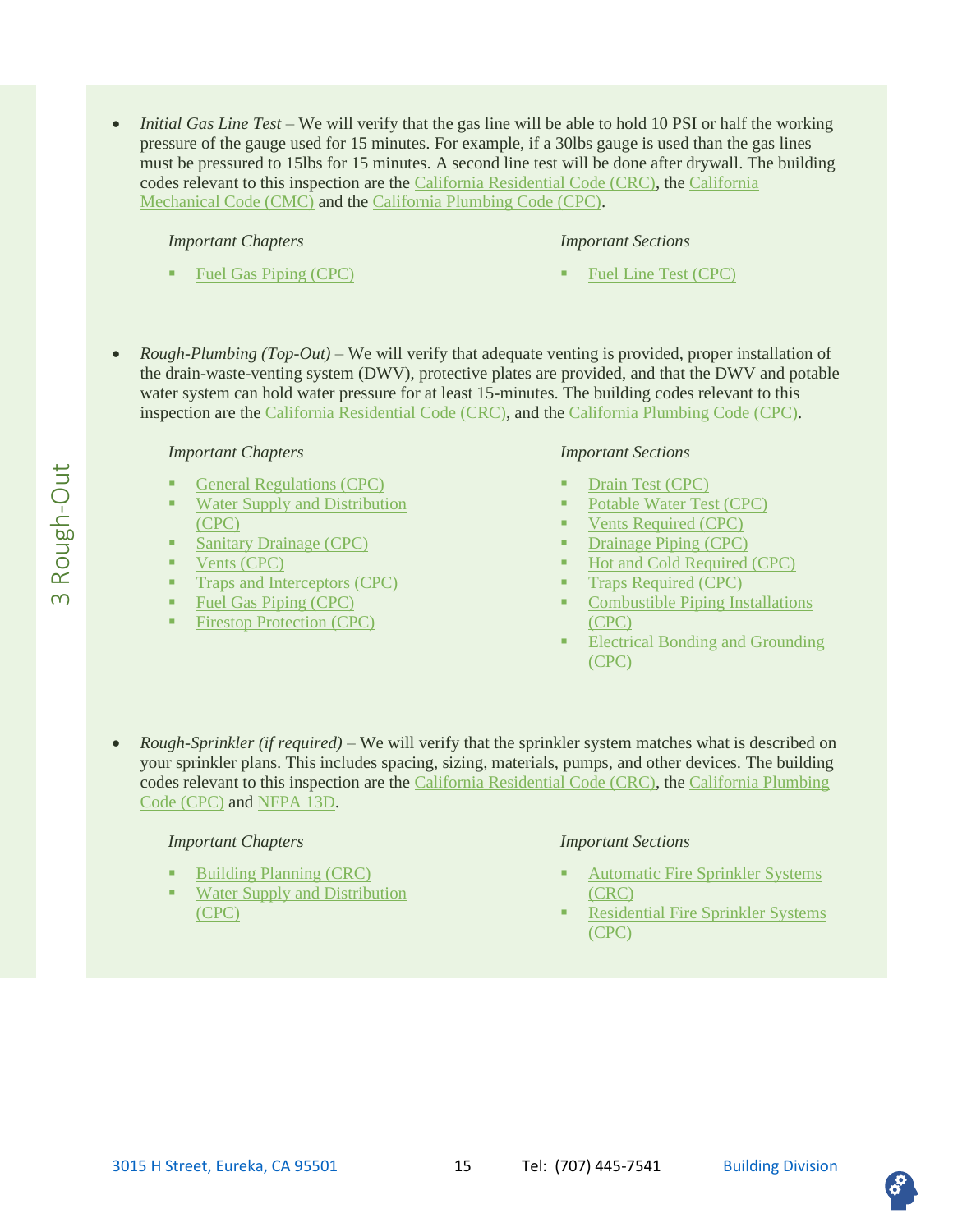• *Rough-Mechanical* – We will verify all ducting, flues, and mechanical appliances are installed per buildings plans and manufactures specifications. The building codes relevant to this inspection are the [California Residential Code \(CRC\),](https://up.codes/viewer/california/irc-2018) and the [California Mechanical Code \(CMC\)](https://up.codes/viewer/california/ca-mechanical-code-2019) and the [California](https://up.codes/viewer/california/ca-green-code-2019)  [Green Building Standards \(CGB\).](https://up.codes/viewer/california/ca-green-code-2019)

#### *Important Chapters*

- **[General Regulations \(CMC\)](https://up.codes/viewer/california/ca-mechanical-code-2019/chapter/3/general-regulations#3)**
- [Ventilation Air](https://up.codes/viewer/california/ca-mechanical-code-2019/chapter/4/ventilation-air#4) (CMC)
- **[Exhaust Systems \(CMC\)](https://up.codes/viewer/california/ca-mechanical-code-2019/chapter/5/exhaust-systems#5)**
- [Duct Systems \(CMC\)](https://up.codes/viewer/california/ca-mechanical-code-2019/chapter/6/duct-systems#6)
- [Chimneys and Vents \(CMC\)](https://up.codes/viewer/california/ca-mechanical-code-2019/chapter/8/chimneys-and-vents#8)

#### *Important Sections*

- **[Bathroom Exhaust Fans \(CGB\)](https://up.codes/viewer/california/ca-green-code-2019/chapter/4/residential-mandatory-measures#4.506.1)**
- [Heating/Cooling Air System \(CMC\)](https://up.codes/viewer/california/ca-mechanical-code-2019/chapter/3/general-regulations#311.0)
- **[Central Heating Furnaces \(CMC\)](https://up.codes/viewer/california/ca-mechanical-code-2019/chapter/9/installation-of-specific-appliances#904.0)**
- [Clothes Dryers \(CMC\)](https://up.codes/viewer/california/ca-mechanical-code-2019/chapter/5/exhaust-systems#504.4)
- [Attic Drainage Pan \(CMC\)](https://up.codes/viewer/california/ca-mechanical-code-2019/chapter/3/general-regulations#305.4)

Once approved you will be ready to install insulation.

<span id="page-15-0"></span>• *Insulation* – We will verify that the insulation used meets the R-value required by your energy calculations. [A HERS Special Inspection](#page-18-1) may be required. The building codes relevant to this inspection are the [California Residential Code \(CRC\)](https://up.codes/viewer/california/irc-2018) and the [Energy Code \(CEnC\).](https://up.codes/viewer/california/ca-energy-code-2019)

*Important Chapters*

[Low-Rise Residential \(CEnC\)](https://up.codes/viewer/california/ca-energy-code-2019/chapter/8/low-rise-residential-buildings-performance-and-prescriptive-compliance-approache#150.1)

#### *Important Sections*

[Single Family Insulation \(CEnC\)](https://up.codes/viewer/california/ca-energy-code-2019/chapter/8/low-rise-residential-buildings-performance-and-prescriptive-compliance-approache#table_150.1-A)

Once approved you will be ready to install drywall.

**S** Drywall

<span id="page-15-1"></span>• *Drywall* – We will verify that the correct size of drywall is used according to required fire assemblies and that they are fastened to framing members as per plans. The [California Residential Code](https://up.codes/viewer/california/irc-2018) will be used as a minimum requirement.

#### *Important Chapters*

- **[Building Covering \(CRC\)](https://up.codes/viewer/california/irc-2018/chapter/3/building-planning#3)**
- [Wall Covering \(CRC\)](https://up.codes/viewer/california/irc-2018/chapter/7/wall-covering#R702.1)

*Important Sections*

- [General \(CRC\)](https://up.codes/viewer/california/irc-2018/chapter/7/wall-covering#R702.1)
- **[Flame Spread Index \(CRC\)](https://up.codes/viewer/california/irc-2018/chapter/3/building-planning#R302.9.1)**
- **[Dwelling/Garage Separation \(CRC\)](https://up.codes/viewer/california/irc-2018/chapter/3/building-planning#R302.6)**
- **[Screw Fastening \(CRC\)](https://up.codes/viewer/california/irc-2018/chapter/7/wall-covering#R702.3.5.1)**



Rough-Out 5 Drywall 4 Insulation 3 Rough-Out  $\infty$ 

4 Insulation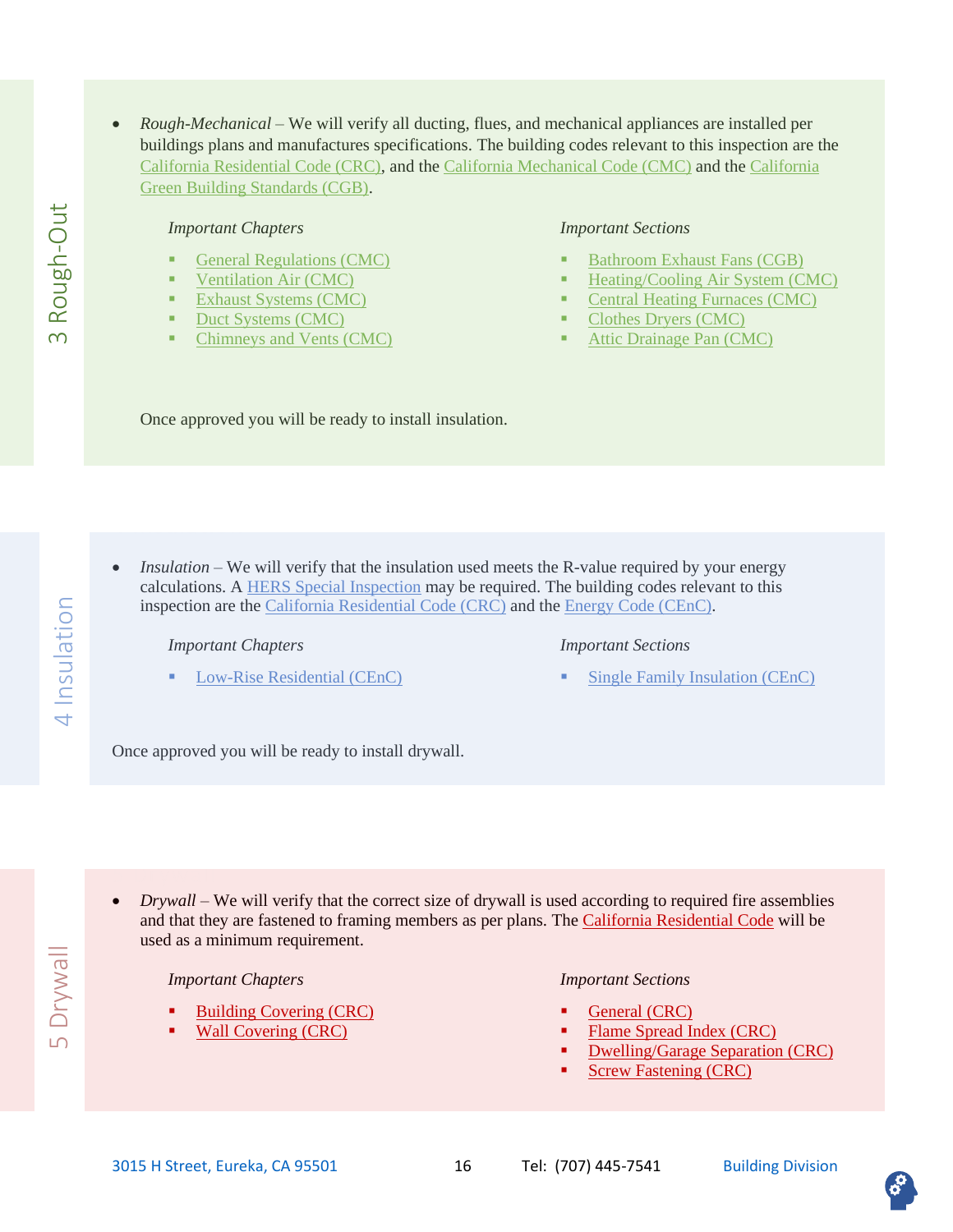- **S** Drywall 6 Final  $\overline{a}$  5 Drywall
- *Gas Service* We will conduct another line test and will require a gas appliance is in place to be easily connected. The building codes relevant to this inspection are the [California Residential Code](https://up.codes/viewer/california/irc-2018)  [\(CRC\),](https://up.codes/viewer/california/irc-2018) the [California Mechanical Code \(CMC\)](https://up.codes/viewer/california/ca-mechanical-code-2019) and the [California Plumbing Code \(CPC\).](https://up.codes/viewer/california/ca-plumbing-code-2019)

*Important Chapters*

#### *Important Sections*

**[Fuel Gas Piping \(CMC\)](https://up.codes/viewer/california/ca-mechanical-code-2019/chapter/13/fuel-gas-piping#13)** 

[Fuel Line Test \(CMC\)](https://up.codes/viewer/california/ca-mechanical-code-2019/chapter/13/fuel-gas-piping#1313.3)

Once approved you will be ready complete the construction through to final.

<span id="page-16-0"></span>• *Mechanical Final* – We will verify the functionality of all mechanical systems and ensure the absence of mechanical hazards. Your energy calculations may require a [HERS Special Inspection](#page-18-1) at this time. The building codes relevant to this inspection are the [California Residential Code \(CRC\),](https://up.codes/viewer/california/irc-2018) the [California Mechanical Code \(CMC\),](https://up.codes/viewer/california/ca-mechanical-code-2019) the [California Energy Code \(CEnC\),](https://up.codes/viewer/california/ca-energy-code-2019) and the [California Green](https://up.codes/viewer/california/ca-green-code-2019)  [Building Standards \(CGB\).](https://up.codes/viewer/california/ca-green-code-2019)

#### *Important Chapters*

- [General Regulations \(CMC\)](https://up.codes/viewer/california/ca-mechanical-code-2019/chapter/3/general-regulations#3)
- **Installation of Specific Appliances** [\(CMC\)](https://up.codes/viewer/california/ca-mechanical-code-2019/chapter/9/installation-of-specific-appliances#9)
- [Environmental Quality \(CGB\)](https://up.codes/viewer/california/ca-green-code-2019/chapter/4/residential-mandatory-measures#4.501)
- [Low-Rise Residential \(CEnC\)](https://up.codes/viewer/california/ca-energy-code-2019/chapter/8/low-rise-residential-buildings-performance-and-prescriptive-compliance-approache#8)

#### *Important Sections*

- **[Installation \(CGB\)](https://up.codes/viewer/california/ca-mechanical-code-2019/chapter/3/general-regulations#303.0)**
- [Location \(CMC\)](https://up.codes/viewer/california/ca-mechanical-code-2019/chapter/3/general-regulations#305.0)
- **Exhaust System Termination** [\(CMC\)](https://up.codes/viewer/california/ca-mechanical-code-2019/chapter/5/exhaust-systems#502.0)
- [Grills and Screens \(CMC\)](https://up.codes/viewer/california/ca-mechanical-code-2019/chapter/7/combustion-air#701.10)
- [Ventilation and Heating \(CRC\)](https://up.codes/viewer/california/irc-2018/chapter/3/building-planning#R303)
- *Plumbing Final –* We will verify functionality and efficiency of all plumbing fixtures and ensure the absence of plumbing hazards. The building codes relevant to this inspection are the [California Green](https://up.codes/viewer/california/ca-green-code-2019)  [Building Standards \(CGB\),](https://up.codes/viewer/california/ca-green-code-2019) and th[e California Plumbing Code \(CPC\).](https://up.codes/viewer/california/ca-plumbing-code-2019)

#### *Important Chapters*

- Plumbing Fixtures and Fixture [Fittings \(CPC\)](https://up.codes/viewer/california/ca-plumbing-code-2019/chapter/4/plumbing-fixtures-and-fixture-fittings#4)
- **[Water Heaters \(CPC\)](https://up.codes/viewer/california/ca-plumbing-code-2019/chapter/5/water-heaters#5)**
- **Residential Mandatory Measures** [\(CGB\)](https://up.codes/viewer/california/ca-green-code-2019/chapter/4/residential-mandatory-measures#4)

#### *Important Sections*

- [Installation \(CPC\)](https://up.codes/viewer/california/ca-plumbing-code-2019/chapter/4/plumbing-fixtures-and-fixture-fittings#402.0)
- **Water Efficiency and Conservation** [\(CGB\)](https://up.codes/viewer/california/ca-green-code-2019/chapter/4/residential-mandatory-measures#4.301)
- [Bathtub and Shower Spaces \(CRC\)](https://up.codes/viewer/california/irc-2018/chapter/3/building-planning#R307.2)

Final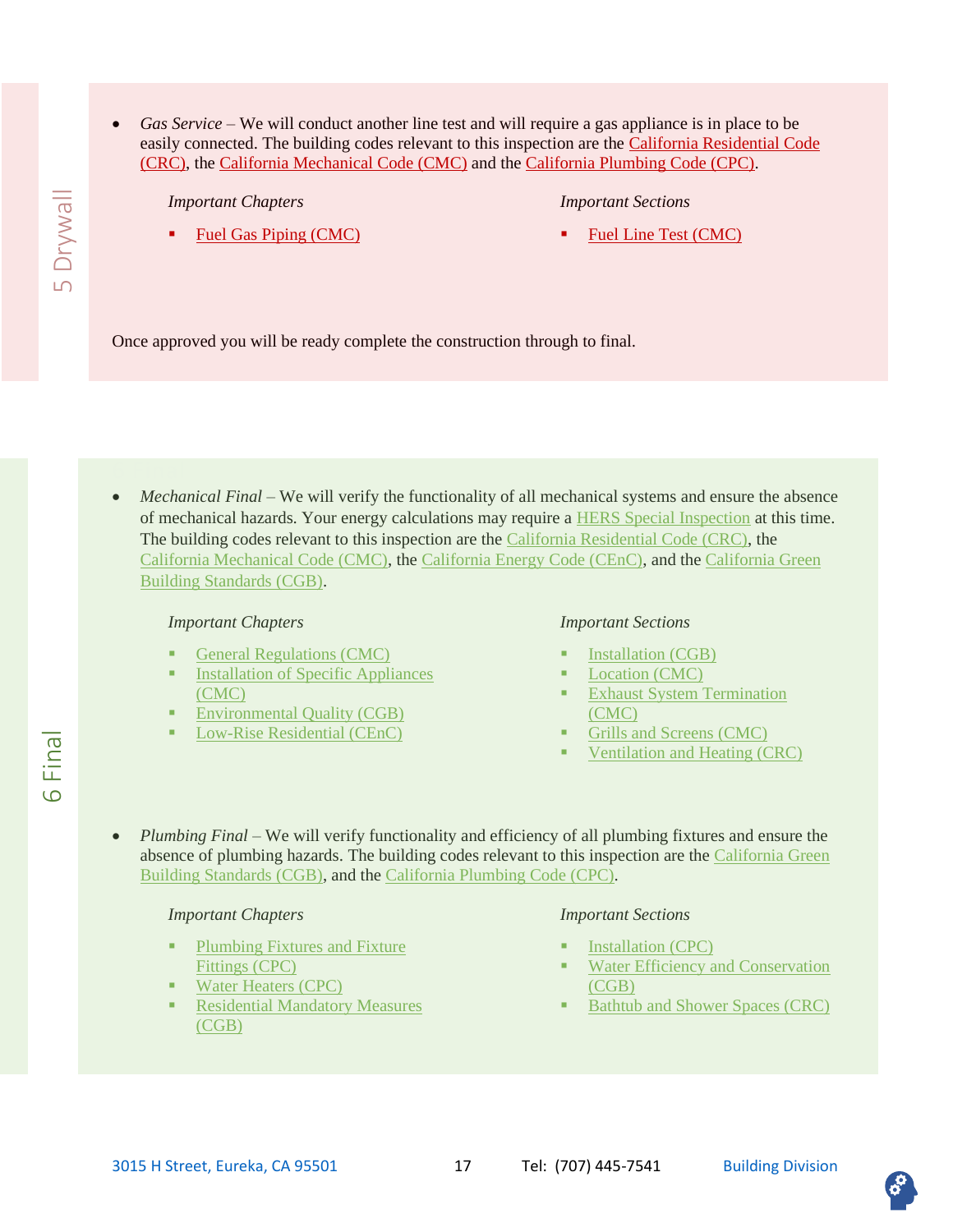• *Electrical Final* – We will verify functionality of the electrical system, AFCI/GFCI protection, and absence of electrical hazards. The building codes relevant to this inspection are the [California](https://up.codes/viewer/california/irc-2018)  [Residential Code \(CRC\),](https://up.codes/viewer/california/irc-2018) the [California Electric Code \(CEC\),](https://catalog.nfpa.org/NFPA-70-National-Electrical-Code-with-California-Amendments-P17223.aspx#:~:text=The%202019%20California%20Electrical%20Code%2C%20California%20Code%20of%20Regulations%20Title,protection%2C%20grounding%2C%20and%20installation.) the [California Green Building](https://up.codes/viewer/california/ca-green-code-2019)  [Standards \(CGB\),](https://up.codes/viewer/california/ca-green-code-2019) the [California Energy Code \(CEnC\),](https://up.codes/viewer/california/ca-energy-code-2019)and the [Humboldt Code \(HC\).](https://humboldt.county.codes/Code)

#### *Important Chapters*

- [General \(CEC\)](https://catalog.nfpa.org/NFPA-70-National-Electrical-Code-with-California-Amendments-P17223.aspx#:~:text=The%202019%20California%20Electrical%20Code%2C%20California%20Code%20of%20Regulations%20Title,protection%2C%20grounding%2C%20and%20installation.)
- **[Wiring and Protection \(CEC\)](https://catalog.nfpa.org/NFPA-70-National-Electrical-Code-with-California-Amendments-P17223.aspx#:~:text=The%202019%20California%20Electrical%20Code%2C%20California%20Code%20of%20Regulations%20Title,protection%2C%20grounding%2C%20and%20installation.)**
- **Residential Mandatory Measures** [\(CGB\)](https://up.codes/viewer/california/ca-green-code-2019/chapter/4/residential-mandatory-measures#4)
- [Low-Rise Residential \(CEnC\)](https://up.codes/viewer/california/ca-energy-code-2019/chapter/8/low-rise-residential-buildings-performance-and-prescriptive-compliance-approache#8)

#### *Important Sections*

- **[Branch Circuits \(CEC\)](https://catalog.nfpa.org/NFPA-70-National-Electrical-Code-with-California-Amendments-P17223.aspx#:~:text=The%202019%20California%20Electrical%20Code%2C%20California%20Code%20of%20Regulations%20Title,protection%2C%20grounding%2C%20and%20installation.)**
- **Branch Circuits, Feeder, and Service** [\(CEC\)](https://catalog.nfpa.org/NFPA-70-National-Electrical-Code-with-California-Amendments-P17223.aspx#:~:text=The%202019%20California%20Electrical%20Code%2C%20California%20Code%20of%20Regulations%20Title,protection%2C%20grounding%2C%20and%20installation.)
- [Grounding and Bonding \(CEC\)](https://catalog.nfpa.org/NFPA-70-National-Electrical-Code-with-California-Amendments-P17223.aspx#:~:text=The%202019%20California%20Electrical%20Code%2C%20California%20Code%20of%20Regulations%20Title,protection%2C%20grounding%2C%20and%20installation.)
- **[Overcurrent Protection \(CEC\)](https://catalog.nfpa.org/NFPA-70-National-Electrical-Code-with-California-Amendments-P17223.aspx#:~:text=The%202019%20California%20Electrical%20Code%2C%20California%20Code%20of%20Regulations%20Title,protection%2C%20grounding%2C%20and%20installation.)**
- *Building Final –* We will verify the safety of all structural and path of travel elements and ensure the absence of hazards. The building codes relevant to this inspection are the [California Residential Code](https://up.codes/viewer/california/irc-2018)  [\(CRC\)](https://up.codes/viewer/california/irc-2018) and the [Humboldt Code \(HC\).](https://humboldt.county.codes/Code)

#### *Important Chapters*

- **[Building Planning \(CRC\)](https://up.codes/viewer/california/irc-2018/chapter/3/building-planning#3)**
- [Environmental Quality \(CGB\)](https://up.codes/viewer/california/ca-green-code-2019/chapter/4/residential-mandatory-measures#4.501)

#### *Important Sections*

- [Means of Egress \(CRC\)](https://up.codes/viewer/california/irc-2018/chapter/3/building-planning#R31https://up.codes/viewer/california/irc-2018/chapter/3/building-planning)
- [Site Address \(CRC\)](https://up.codes/viewer/california/irc-2018/chapter/3/building-planning#R319)
- [Pollutant Control \(CGB\)](https://up.codes/viewer/california/ca-green-code-2019/chapter/4/residential-mandatory-measures#4.504)
- *Exterior –* We will verify the exterior covering is watertight and free from hazards. This includes ensuring water will be shed away from the foundation and the correct installation of plumbing and flue terminations. . The building codes relevant to this inspection are the [California Green Building](https://up.codes/viewer/california/ca-green-code-2019)  [Standards \(CGB\),](https://up.codes/viewer/california/ca-green-code-2019) and the [California Residential Code \(CRC\).](https://up.codes/viewer/california/irc-2018)

#### *Important Chapters*

- **[Building Planning \(CRC\)](https://up.codes/viewer/california/irc-2018/chapter/3/building-planning#3)**
- **[Exterior Covering \(CRC\)](https://up.codes/viewer/california/irc-2018/chapter/7/wall-covering#7)**
- [Roof Assemblies \(CRC\)](https://up.codes/viewer/california/irc-2018/chapter/9/roof-assemblies#9)

- **[Exterior Covering](https://up.codes/viewer/california/irc-2018/chapter/7/wall-covering#R703)**
- **[Finish Material \(CBG\)](https://up.codes/viewer/california/ca-green-code-2019/chapter/4/residential-mandatory-measures#4.504.2)**

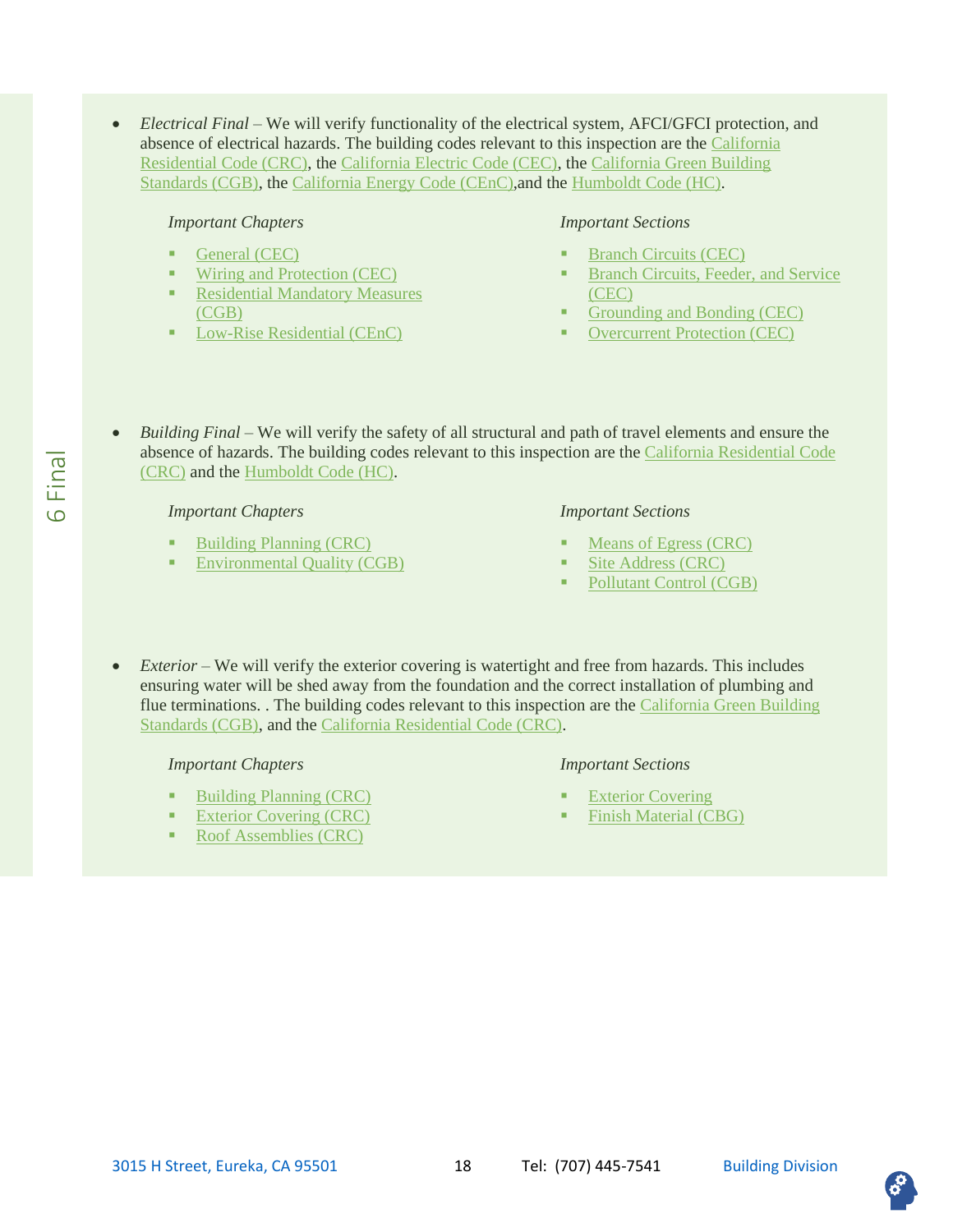• *Sprinkler System (if required) –* We will verify that all escutcheon plates are installed on sprinkler heads, ensure the absence of hazards, and recheck spacing requirements. *Rough-Sprinkler –* We will verify that the sprinkler system matches what is described on your sprinkler plans. This includes spacing, sizing, materials, pumps, and other devices. The building codes relevant to this inspection are the [California Residential Code \(CRC\),](https://up.codes/viewer/california/irc-2018) the [California Plumbing Code \(CPC\)](https://up.codes/viewer/california/ca-plumbing-code-2019) and the [NFPA 13D.](https://www.nfpa.org/codes-and-standards/all-codes-and-standards/list-of-codes-and-standards/detail?code=13D)

#### *Important Chapters*

- **[Building Planning \(CRC\)](https://up.codes/viewer/california/irc-2018/chapter/3/building-planning#3)**
- **Water Supply and Distribution** [\(CPC\)](https://up.codes/viewer/california/ca-plumbing-code-2019/chapter/6/water-supply-and-distribution#6)

#### *Important Sections*

- **Automatic Fire Sprinkler Systems** [\(CRC\)](https://up.codes/viewer/california/irc-2018/chapter/3/building-planning#R313)
- [Final Inspection \(CRC\)](https://up.codes/viewer/california/irc-2018/chapter/3/building-planning#new_R313.3.8.2)
- [Instructions and Signs \(CRC\)](https://up.codes/viewer/california/irc-2018/chapter/3/building-planning#new_R313.3.7)
- **Residential Fire Sprinkler Systems** [\(CPC\)](https://up.codes/viewer/california/ca-plumbing-code-2019/chapter/6/water-supply-and-distribution#612.0)

Once you have passed all inspections you may contact the building department to receive your certificate of occupancy.

### <span id="page-18-0"></span>Special Inspections

Depending on your engineering and site hazards your project may require special inspections.

- *Property Survey* If the property lines are difficult to discern and potentially close to the proposed development the building official may require you to provide survey markers from a qualified surveyor.
- *Footings* Your soils report may require an engineer to inspect footings.
- *Second Flood Certification* If you are developing new construction in the flood zone a qualified engineer must provide a letter certifying the [floor level](https://up.codes/viewer/california/irc-2018/chapter/3/building-planning#R322.1.4.1) is 1ft above base flood elevation, there is adequate flood vents correctly placed, and the construction is in compliance with the approved flood elevation certificate.
- *Structural Certification* If you installed a structural assembly that does not match your building plans you will be required to have an engineer inspect and certify as-built conditions.
- <span id="page-18-1"></span>• *HERS –* Your energy calculations may require field verification of your cooling system, heating system, HVAC distribution system, and/or your domestic hot water system by a certified HERS Rater.

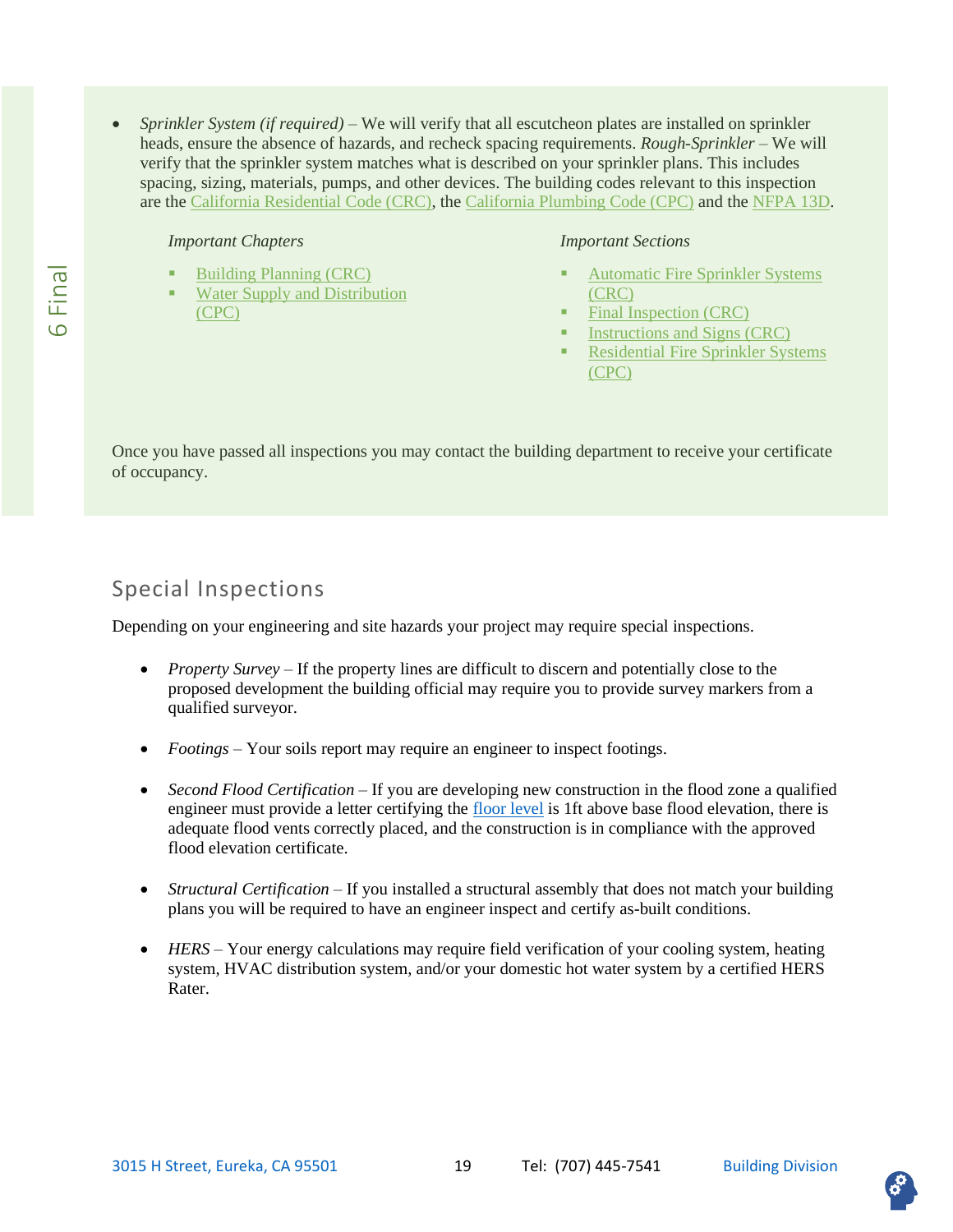# <span id="page-19-0"></span>**FAQ's** | Accessory Dwelling Unit

#### **What are the different types of ADU's and how are they different?**

- 1. Attached ADU A dwelling between 500-1200 sq. ft. and is attached to the primary dwelling.
- 2. Detached ADU A dwelling between 400-1200 sq. ft. and is detached from the primary dwelling.
- 3. Junior Accessory Dwelling Unit (JADU) An attached dwelling unit contained within the footprint of a primary dwelling, as defined in Government Code Section 65852.22, between 120-500 sq. ft.
- 4. Tiny House A detached dwelling unit between 120-400 sq. ft. with a permanent foundation.
- 5. Tiny House (Mobile) A detached dwelling unit between 120-400 sq. ft. built on wheels.
- 6. Park Model Home A relocatable hard-sided structure

#### **Will an accessory dwelling unit be allowed on my parcel?**

Accessory dwelling units may be principally permitted in any zone that allows single-family or multifamily dwelling residential use and includes a proposed or existing dwelling, if the General Provisions in Sections [314-69.05.3](https://humboldt.county.codes/Code/314-69.05.3) are met, and the ADU meets the Development Regulations and Standards of Section [314-69.05.4.](https://humboldt.county.codes/Code/314-69.05.4) For more information refer to th[e ADU Scoping](https://drive.google.com/file/d/1fSZMqNpJaljDSpkSrz7cjYafon3ao22O/view?usp=sharing) handout.

#### **Am I allowed to rent my ADU?**

Your ADU may be rented, but not for periods of 30 days or less.

#### **Can I permit a manufactured home or a tiny home as an ADU?**

The ADU may be within, attached to, or detached from, the existing or proposed principal residence and may be over a garage. An ADU may also be a Tiny House as defined in Section [314-155;](https://humboldt.county.codes/Code/314-155) a Moveable Tiny House as defined in Section [314-148;](https://humboldt.county.codes/Code/314-148) or a manufactured home as defined in Section [18007](https://humboldt.county.codes/CA/HSC/18007) of the Health and Safety Code.

#### **Am I allowed to rent my ADU?**

Your ADU may be rented, but not for periods of 30 days or less.

#### **Who do I contact if I have more questions?**

You can send an email to [buildinginspections@co.humboldt.ca.us](mailto:buildinginspections@co.humboldt.ca.us) and we will try to get back to you ASAP.